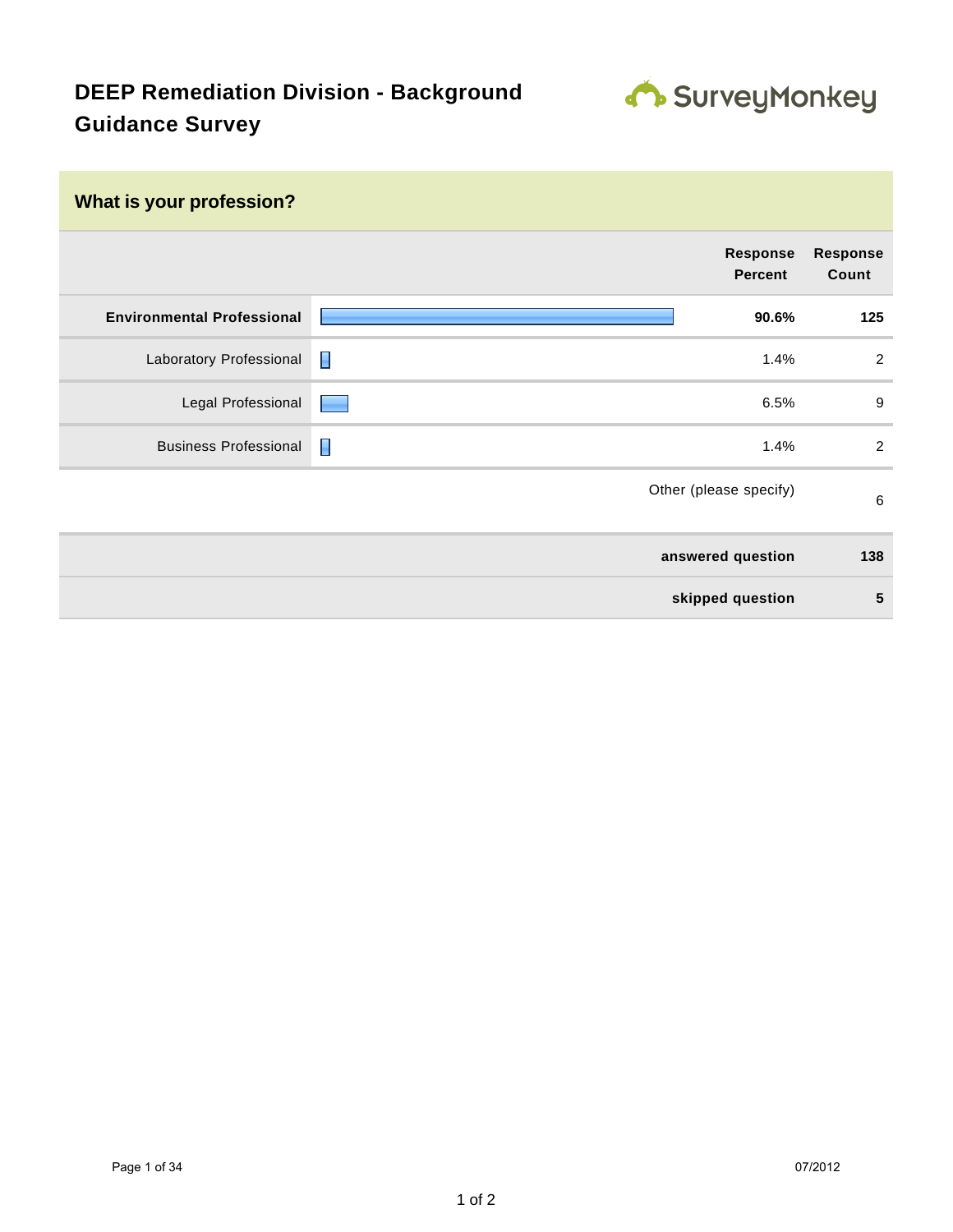| Page 1, Q1. What is your profession? |                                        |                       |
|--------------------------------------|----------------------------------------|-----------------------|
| 1                                    | government                             | May 30, 2012 10:35 AM |
| 2                                    | regulatory                             | Apr 30, 2012 4:15 PM  |
| 3                                    | regulator                              | Apr 27, 2012 11:25 AM |
| $\overline{4}$                       | LEP/LSP                                | Apr 27, 2012 10:14 AM |
| 5                                    | <b>Municipal Grants Administration</b> | Apr 27, 2012 8:45 AM  |
| 6                                    | Paramedic                              | Apr 26, 2012 5:28 PM  |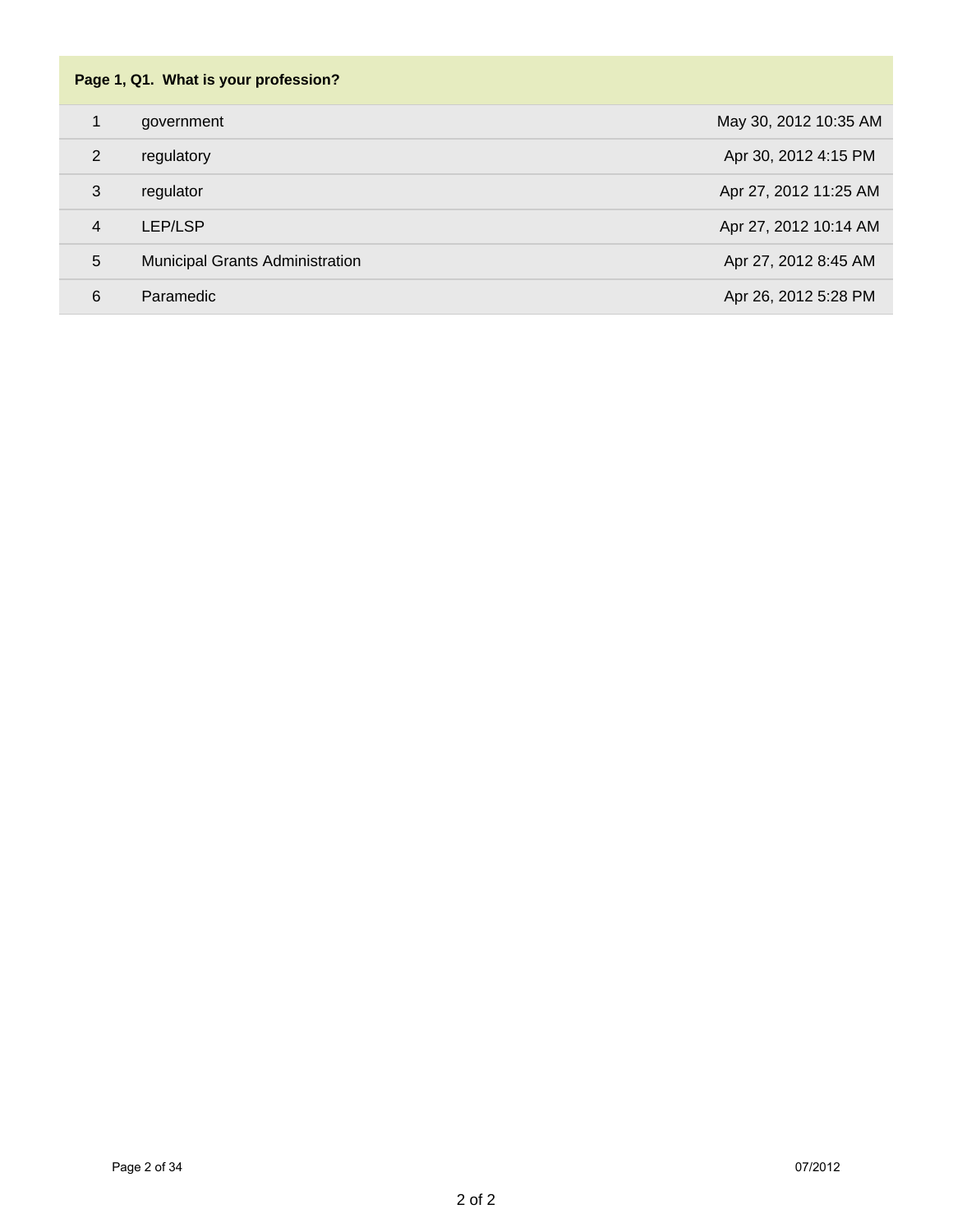

### **Do you think that the discussion of "background" in the RSRs is sufficient?**

|           | Response<br><b>Percent</b> | <b>Response</b><br>Count |
|-----------|----------------------------|--------------------------|
| Yes       | 23.9%                      | 17                       |
| <b>No</b> | 76.1%                      | 54                       |
|           | answered question          | 71                       |
|           | skipped question           | 72                       |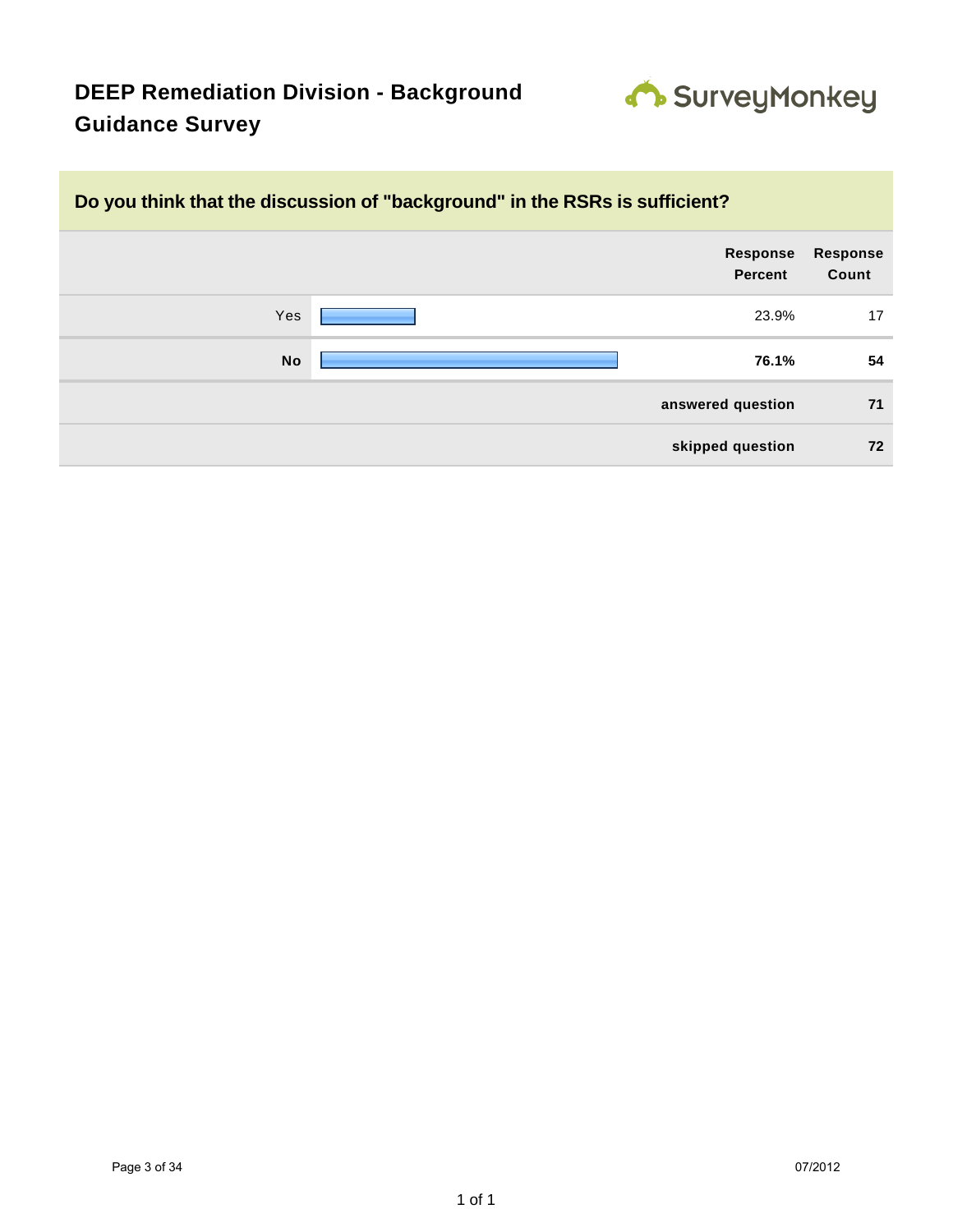

### **If your answer to question 2 was no, what are your suggestions for improvement?**

| Response<br>Count |                   |
|-------------------|-------------------|
| 46                |                   |
| 46                | answered question |
| 97                | skipped question  |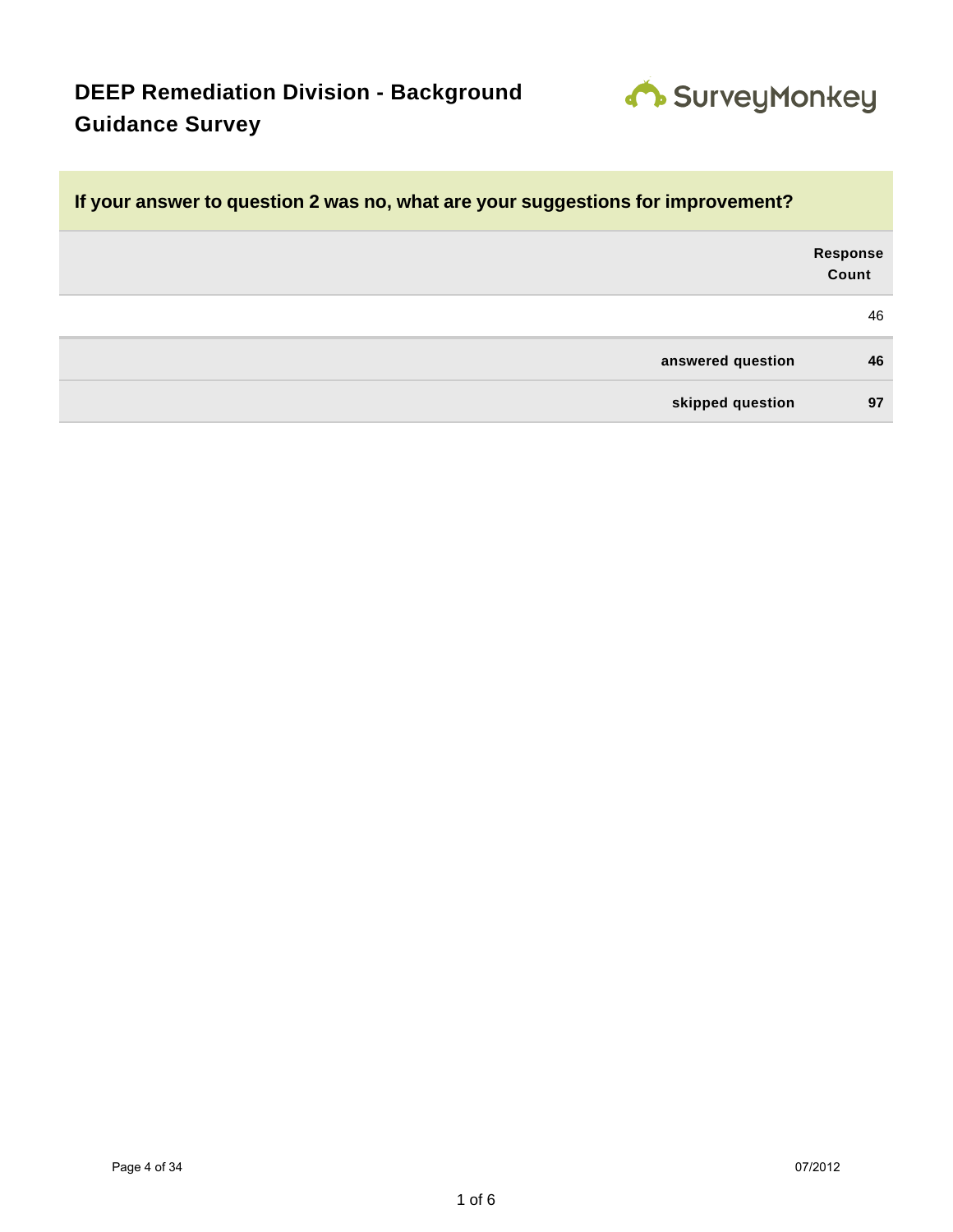### **Page 2, Q1. If your answer to question 2 was no, what are your suggestions for improvement?**

| $\mathbf{1}$    | urban fill issues                                                                                                                                                                                                                                                                                                                                                                                                                                                                                                                                                                                                                                                                                                                                                                                                             | May 14, 2012 4:28 PM  |
|-----------------|-------------------------------------------------------------------------------------------------------------------------------------------------------------------------------------------------------------------------------------------------------------------------------------------------------------------------------------------------------------------------------------------------------------------------------------------------------------------------------------------------------------------------------------------------------------------------------------------------------------------------------------------------------------------------------------------------------------------------------------------------------------------------------------------------------------------------------|-----------------------|
| 2               | recognize published information on site-wide occurring metals                                                                                                                                                                                                                                                                                                                                                                                                                                                                                                                                                                                                                                                                                                                                                                 | May 10, 2012 2:46 PM  |
| 3               | Need to address issues due to heterogeneity of soil and/or locations especially<br>when dealing with metals (ie. arsenic) which may be naturally occuring and<br>display elevated concentrations in localized areas and thereby just because one<br>or a few upgradient locations are not elevated, doesn't mean its not naturally<br>occurring. This then translates to localized groundwater concentrations in the<br>vicinity of those localized soil areas. The topic of background may be a good<br>location in the proposed transformed regs to address compounds which are not<br>considered chemicals of concern but have detections and even if they are<br>chemicals of concern (ie a waste oil tank was on-site) they aren't elevated to the<br>point that it appears they are actually associated with a release. | May 9, 2012 9:25 AM   |
| 4               | Providing concentration ranges for common COCs. Provide mapping of know<br>urban fill areas.                                                                                                                                                                                                                                                                                                                                                                                                                                                                                                                                                                                                                                                                                                                                  | May 9, 2012 8:39 AM   |
| 5               | anthropgenic/incidental sources not related to site releases to be included                                                                                                                                                                                                                                                                                                                                                                                                                                                                                                                                                                                                                                                                                                                                                   | May 8, 2012 12:39 PM  |
| 6               | Need better definition of natural conditions                                                                                                                                                                                                                                                                                                                                                                                                                                                                                                                                                                                                                                                                                                                                                                                  | May 8, 2012 10:52 AM  |
| $\overline{7}$  | Provide guidance on statistical determination of background for soil and ground<br>water as well as wetland sediments.                                                                                                                                                                                                                                                                                                                                                                                                                                                                                                                                                                                                                                                                                                        | May 3, 2012 7:50 PM   |
| 8               | More clarity regarding how to actually achieve                                                                                                                                                                                                                                                                                                                                                                                                                                                                                                                                                                                                                                                                                                                                                                                | May 3, 2012 3:54 PM   |
| $9\,$           | Clear, concise and easily understood definitions. Ones that transcend all<br>programs.                                                                                                                                                                                                                                                                                                                                                                                                                                                                                                                                                                                                                                                                                                                                        | May 3, 2012 1:24 PM   |
| 10 <sup>1</sup> | The definition of "general geographic vicinity" for soil, in particular, could be<br>clarified. In addition, some presumptive background levels would be useful.<br>Otherwise, we have to prove the negative, by sampling outside of release areas.                                                                                                                                                                                                                                                                                                                                                                                                                                                                                                                                                                           | May 2, 2012 2:13 PM   |
| 11              | Clarify guidance and simplify sampling requirements.                                                                                                                                                                                                                                                                                                                                                                                                                                                                                                                                                                                                                                                                                                                                                                          | May 1, 2012 10:08 AM  |
| 12              | Utilizing previous studies. Urban conditions should also be utilized. i.e.<br>previously placed fill.                                                                                                                                                                                                                                                                                                                                                                                                                                                                                                                                                                                                                                                                                                                         | May 1, 2012 9:07 AM   |
| 13              | there should be some published ranges of substances that are universally<br>accepted as background levels that require no further evaluation                                                                                                                                                                                                                                                                                                                                                                                                                                                                                                                                                                                                                                                                                  | Apr 30, 2012 12:45 PM |
| 14              | more clearly define "background" when it is appropiate to use and how to gather<br>the information so that there can be a comparisson                                                                                                                                                                                                                                                                                                                                                                                                                                                                                                                                                                                                                                                                                         | Apr 30, 2012 12:06 PM |
| 15              | Need to adjust background to include Urban fill, especially if placed on site<br>legally.                                                                                                                                                                                                                                                                                                                                                                                                                                                                                                                                                                                                                                                                                                                                     | Apr 30, 2012 10:55 AM |
| 16              | I feel it should be in more depth.                                                                                                                                                                                                                                                                                                                                                                                                                                                                                                                                                                                                                                                                                                                                                                                            | Apr 30, 2012 10:20 AM |
| 17              | Publish a list of background concentrations from the existing data available<br>(which should consist of a lot of data)                                                                                                                                                                                                                                                                                                                                                                                                                                                                                                                                                                                                                                                                                                       | Apr 30, 2012 8:15 AM  |
| 18              | provide state background numbers and detailed guidance on methodology for                                                                                                                                                                                                                                                                                                                                                                                                                                                                                                                                                                                                                                                                                                                                                     | Apr 29, 2012 8:41 AM  |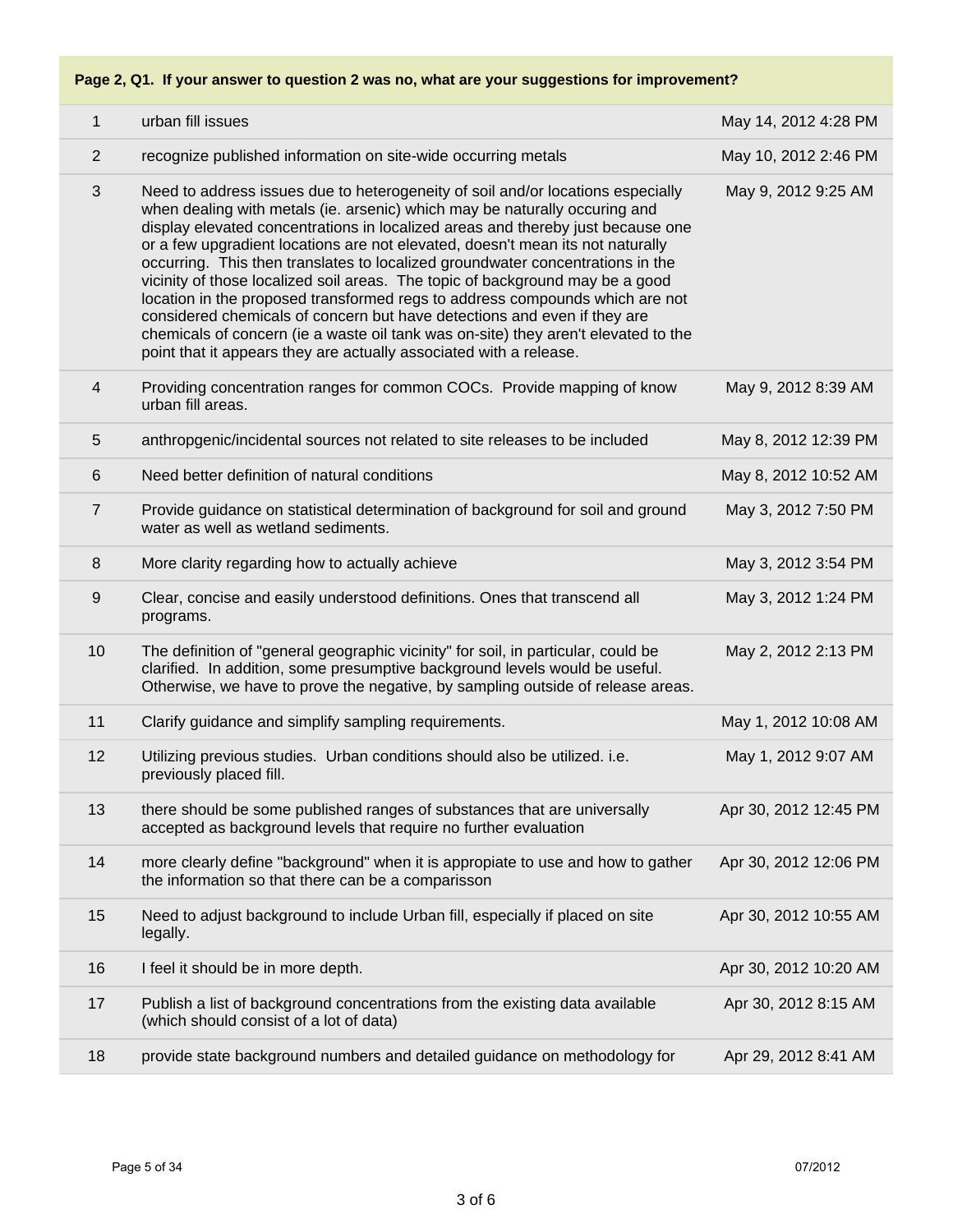| Page 2, Q1. If your answer to question 2 was no, what are your suggestions for improvement? |                                                                                                                                                                                                                                                                                                                                                                                                                                                                                                                                                                                                                                                                                                 |                       |  |
|---------------------------------------------------------------------------------------------|-------------------------------------------------------------------------------------------------------------------------------------------------------------------------------------------------------------------------------------------------------------------------------------------------------------------------------------------------------------------------------------------------------------------------------------------------------------------------------------------------------------------------------------------------------------------------------------------------------------------------------------------------------------------------------------------------|-----------------------|--|
|                                                                                             | developing site-specifc numbers for various types of sites/contaminants etc.<br>Consider reduced requirements for smaller low risk sites                                                                                                                                                                                                                                                                                                                                                                                                                                                                                                                                                        |                       |  |
| 19                                                                                          | Background discussion should include soil, fill, and ground water scenarios with<br>attention to typical constituents found in each (i.e. metals in soil or fill material).                                                                                                                                                                                                                                                                                                                                                                                                                                                                                                                     | Apr 27, 2012 5:40 PM  |  |
| 20                                                                                          | Laboratory method detection limits need to be specified for background<br>conditions. I often see high method detection limits that are used to indicate<br>background, although at lower detection levels, there are detectable<br>concentrations. Also I think the issue of Background should address a minimum<br>distance from a release area.                                                                                                                                                                                                                                                                                                                                              | Apr 27, 2012 2:36 PM  |  |
| 21                                                                                          | Metals is obvious but definitions and methods for handling detections derived<br>ubiquitous anthropogenic materials such as asphalt and the occurrence of PAHs<br>and ETPH need to be addressed                                                                                                                                                                                                                                                                                                                                                                                                                                                                                                 | Apr 27, 2012 1:06 PM  |  |
| 22                                                                                          | As long as DEEP issues guidance as to what level of sampling and analysis is<br>sufficient to determine what constitutes background conditions, including urban<br>and historically industrialized areas, the language in the regulations is sufficient.                                                                                                                                                                                                                                                                                                                                                                                                                                        | Apr 27, 2012 11:47 AM |  |
| 23                                                                                          | GW background needs to specify similar hydrogeochemical environment either<br>regulation or guidance needs to address issue of releases into fill, or sites with fill<br>where no unaffected natural soil is available/comptrable                                                                                                                                                                                                                                                                                                                                                                                                                                                               | Apr 27, 2012 11:37 AM |  |
| 24                                                                                          | Recognize EPA background values for metals. Recognize published<br>background concentrations for certain PAHs.                                                                                                                                                                                                                                                                                                                                                                                                                                                                                                                                                                                  | Apr 27, 2012 10:21 AM |  |
| 25                                                                                          | Better assessment of the effects of asphalt on the concnetrations of petroleum<br>constituents in soil                                                                                                                                                                                                                                                                                                                                                                                                                                                                                                                                                                                          | Apr 27, 2012 10:06 AM |  |
| 26                                                                                          | There is no discussion or guidance on how to calculate background. Nor is there<br>discussion on the issues one should take into consideration when evaluating<br>background conditions.                                                                                                                                                                                                                                                                                                                                                                                                                                                                                                        | Apr 27, 2012 10:05 AM |  |
| 27                                                                                          | A very brief DEEP document could define what "background" is for the purpose<br>of evaluations under the RSR and the solid waste regulations (clean fill). This<br>guidance should take into account the urban nature of many areas of<br>Connecticut and antropogenic sources such as land use (pavement, roads, etc.)<br>that can cause soil to contain severeal substances at levels above natural<br>background levels. I think published (USGS) data is adequate for determining<br>background levels for metals. A value such as the 95th percentile level from the<br>published data could be used to determine what is background. MassDEP has<br>developed background levels for PAHs. | Apr 27, 2012 9:44 AM  |  |
| 28                                                                                          | Better define concentrations for naturally coccuring metals in soil and<br>groundwater. Better define background concentrations of PAHs in soil in urban<br>areas.                                                                                                                                                                                                                                                                                                                                                                                                                                                                                                                              | Apr 27, 2012 9:38 AM  |  |
| 29                                                                                          | A well defined guidance will be helpful.                                                                                                                                                                                                                                                                                                                                                                                                                                                                                                                                                                                                                                                        | Apr 27, 2012 9:18 AM  |  |
| 30                                                                                          | further discuss how we determine background. Establish actual background<br>concentrations for metals for various regions of the state.                                                                                                                                                                                                                                                                                                                                                                                                                                                                                                                                                         | Apr 27, 2012 9:09 AM  |  |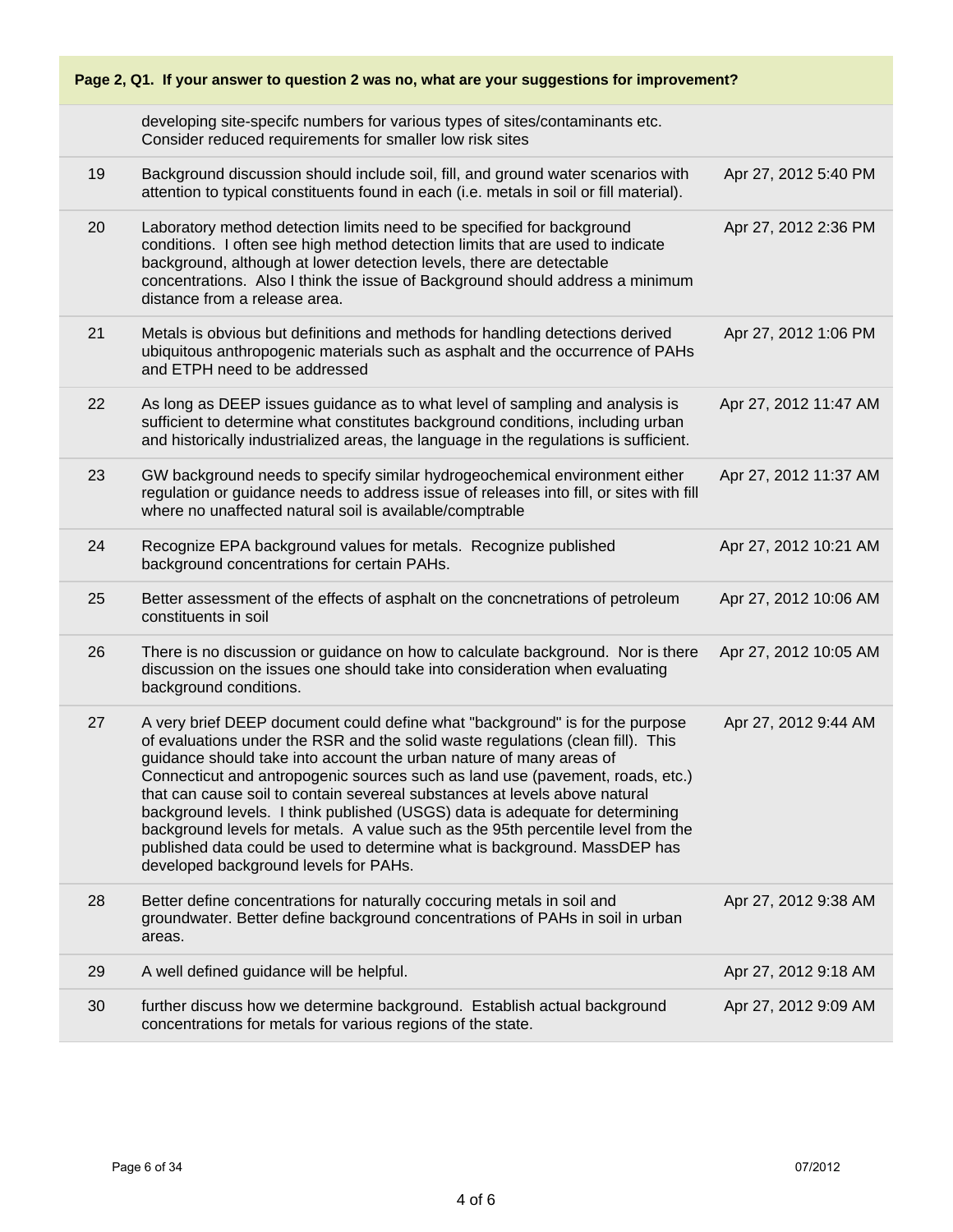| Page 2, Q1. If your answer to question 2 was no, what are your suggestions for improvement? |                                                                                                                                                                                                                                                                                                                                                                                                                                                                                                                                                                                                                                                                                                                                                                                                                                                                                                                                                                                                                                                                                                                                                                                                                                                                                                                                                                                                                                                                                                                                                                                                                                                                                                                                                                                                                                            |                      |
|---------------------------------------------------------------------------------------------|--------------------------------------------------------------------------------------------------------------------------------------------------------------------------------------------------------------------------------------------------------------------------------------------------------------------------------------------------------------------------------------------------------------------------------------------------------------------------------------------------------------------------------------------------------------------------------------------------------------------------------------------------------------------------------------------------------------------------------------------------------------------------------------------------------------------------------------------------------------------------------------------------------------------------------------------------------------------------------------------------------------------------------------------------------------------------------------------------------------------------------------------------------------------------------------------------------------------------------------------------------------------------------------------------------------------------------------------------------------------------------------------------------------------------------------------------------------------------------------------------------------------------------------------------------------------------------------------------------------------------------------------------------------------------------------------------------------------------------------------------------------------------------------------------------------------------------------------|----------------------|
| 31                                                                                          | The definition is too general and should not require sampling outside release<br>areas. There is enough information at USGS and DEP to develop accetable<br>background ranges for metals and PNAs.                                                                                                                                                                                                                                                                                                                                                                                                                                                                                                                                                                                                                                                                                                                                                                                                                                                                                                                                                                                                                                                                                                                                                                                                                                                                                                                                                                                                                                                                                                                                                                                                                                         | Apr 27, 2012 9:01 AM |
| 32                                                                                          | Soil contains naturally occuring concentrations of heavy metals and<br>groundwater, the fact needs to be more fully realized in the RSRs.                                                                                                                                                                                                                                                                                                                                                                                                                                                                                                                                                                                                                                                                                                                                                                                                                                                                                                                                                                                                                                                                                                                                                                                                                                                                                                                                                                                                                                                                                                                                                                                                                                                                                                  | Apr 27, 2012 8:20 AM |
| 33                                                                                          | More guidance on determining background is required. In addition, methods<br>need to be allowed when "background" soil cannot be identified. In an urban or<br>highly developed area it is very unlikely to find an undirsturbed location with<br>similar soil that would allow for determination of background concentrations.                                                                                                                                                                                                                                                                                                                                                                                                                                                                                                                                                                                                                                                                                                                                                                                                                                                                                                                                                                                                                                                                                                                                                                                                                                                                                                                                                                                                                                                                                                            | Apr 27, 2012 8:11 AM |
| 34                                                                                          | Allowance for use of "typical" background values for Connecticut, as opposed to<br>colllecting site specific release areas "not within any other release area". Some<br>sites have release areas across the site, so this can't technically be done.<br>Massachusetts publishes and allows the use of typical values for metals and<br>PAHs.                                                                                                                                                                                                                                                                                                                                                                                                                                                                                                                                                                                                                                                                                                                                                                                                                                                                                                                                                                                                                                                                                                                                                                                                                                                                                                                                                                                                                                                                                               | Apr 27, 2012 8:09 AM |
| 35                                                                                          | I think the definition in the RSRs is suffiicient, but I think some guidance is<br>needed on how to determine background for both soil and groundwater.                                                                                                                                                                                                                                                                                                                                                                                                                                                                                                                                                                                                                                                                                                                                                                                                                                                                                                                                                                                                                                                                                                                                                                                                                                                                                                                                                                                                                                                                                                                                                                                                                                                                                    | Apr 27, 2012 8:09 AM |
| 36                                                                                          | Additional discussion on naturally occurring compounds like metals or elevated<br>concentrations of compounds due to site-specific situations like elevated arsenic<br>in groundwater due to naturally reducing conditions                                                                                                                                                                                                                                                                                                                                                                                                                                                                                                                                                                                                                                                                                                                                                                                                                                                                                                                                                                                                                                                                                                                                                                                                                                                                                                                                                                                                                                                                                                                                                                                                                 | Apr 27, 2012 7:55 AM |
| 37                                                                                          | Define background concntrations by COC (e.g., see MA)                                                                                                                                                                                                                                                                                                                                                                                                                                                                                                                                                                                                                                                                                                                                                                                                                                                                                                                                                                                                                                                                                                                                                                                                                                                                                                                                                                                                                                                                                                                                                                                                                                                                                                                                                                                      | Apr 27, 2012 7:52 AM |
| 38                                                                                          | Cleared discussion                                                                                                                                                                                                                                                                                                                                                                                                                                                                                                                                                                                                                                                                                                                                                                                                                                                                                                                                                                                                                                                                                                                                                                                                                                                                                                                                                                                                                                                                                                                                                                                                                                                                                                                                                                                                                         | Apr 26, 2012 7:04 PM |
| 39                                                                                          | There should be state-wide background levels for PAHs.                                                                                                                                                                                                                                                                                                                                                                                                                                                                                                                                                                                                                                                                                                                                                                                                                                                                                                                                                                                                                                                                                                                                                                                                                                                                                                                                                                                                                                                                                                                                                                                                                                                                                                                                                                                     | Apr 26, 2012 6:38 PM |
| 40                                                                                          | 1) Need to accommodate background conditions in groundwater other than<br>what comes across the upgradient property line, e.g., on-site Acid Rock<br>Drainage (ARD) due to natural processes leading to on-site generation of<br>dissolved metals (e.g., arsenic) at concentrations exceeding criteria. Similarly,<br>other natural processes that cause on-site generation of substances of concern,<br>e.g., cyanide production due to activity of cyanobacteria in wet soils. 2) It is too<br>simplistic to require samples from the same soil horizon from outside of any AOC<br>for establishing background conditions. You don't know that you need to<br>establish "background" until you've done Phase II level work (which naturally<br>targets AOCs only), and it is unneccesarily burdensome to be required to go<br>back to do non-AOC sampling and evaluation just because naturally-occurring<br>substances are detected in the Phase II samples. For a particular Substance of<br>Concern, it could be legitimate to allow inspection of the Phase II data alone, to<br>recognize narrow-range clusters of concentrations as indicative of natural<br>occurrence as contrasted with evident high-value outliers possibly indicative of<br>contamination occurrence (keeping in mind that similar concentrations of a<br>substance in soils from different AOCs would likely reflect a natural occurrence<br>and much less likely a fluke of contamination levels being similar in different<br>AOCs). There are statistical tests for outliers, e.g., ASTME178 dealing with "Z<br>scores", but since often we are just burdened with "proving the negative" in<br>cases where there is no affirmative evidence that concentrations are due to<br>contamination rather than natural occurrence I think simple inspection and | Apr 26, 2012 6:36 PM |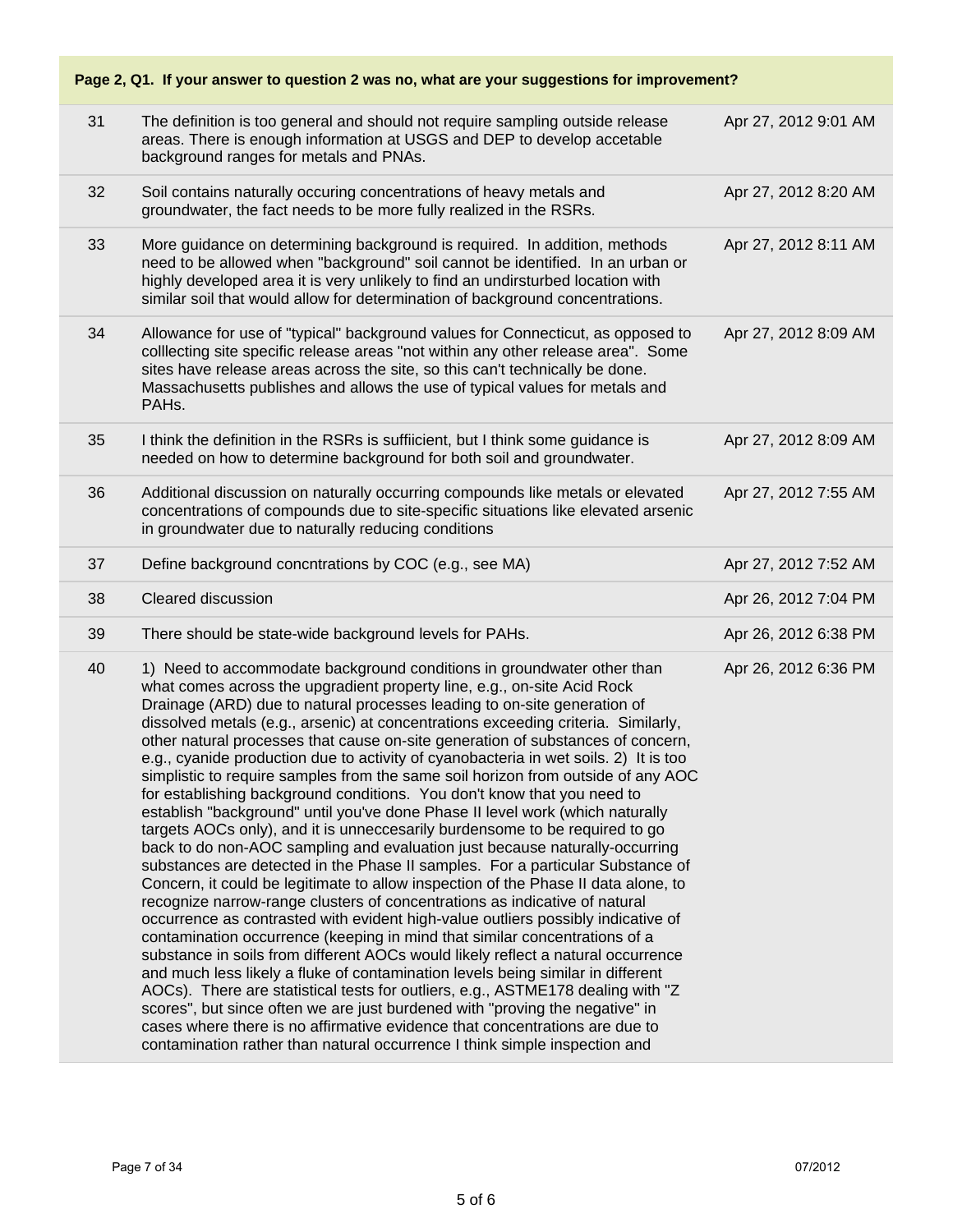| Page 2, Q1. If your answer to question 2 was no, what are your suggestions for improvement? |                                                                                                                                                                                                                                                                                                                                    |                      |
|---------------------------------------------------------------------------------------------|------------------------------------------------------------------------------------------------------------------------------------------------------------------------------------------------------------------------------------------------------------------------------------------------------------------------------------|----------------------|
|                                                                                             | professional judgment can suffice in many, if not most, instancesprovided<br>there is sufficient guidance to inform the professional judgment.                                                                                                                                                                                     |                      |
| 41                                                                                          | The definitions of soil and groundwater background are good and generally<br>sufficient. Perhaps a guidance on the methods to determine background<br>concentrations would be appropriate. Several other states have such guidance<br>or methods written into their regulations.                                                   | Apr 26, 2012 6:14 PM |
| 42                                                                                          | I believe that further clarification is necessary. In particular the result of the<br>urban fill workgroup will be important. Part of this may be handeled better by<br>guidance, like MADEP ORS' Technical Update on background values for metals<br>and PAH in "natural" and "soil containing coal ash or wood ash" (backtu.pdf) | Apr 26, 2012 6:10 PM |
| 43                                                                                          | an addendum containing a collection of background soil concentrations. This<br>may entail publishing a document or database on CT background soil<br>concentrations. Many investigations submitted to DEEP for review include<br>samples of background soil concentrations.                                                        | Apr 26, 2012 5:36 PM |
| 44                                                                                          | Too complex. Should be simplified and streamlined. I would also consider<br>always using the term "background" consistently and not interchanging it with<br>"naturally occurring"                                                                                                                                                 | Apr 26, 2012 5:27 PM |
| 45                                                                                          | One of the problems is that interpretation of CTDEEP has changed over time.<br>Unfortunately, I think CTDEEP is not clear on what background is (as a whole);<br>as I just recently heard conflicting interpretations at a meeting presented by<br>CTDEEP. This is a frustration of the regulated community.                       | Apr 26, 2012 5:27 PM |
| 46                                                                                          | I think that a guidance document outlining the process that you want to see<br>would be most helpful.                                                                                                                                                                                                                              | Apr 26, 2012 5:20 PM |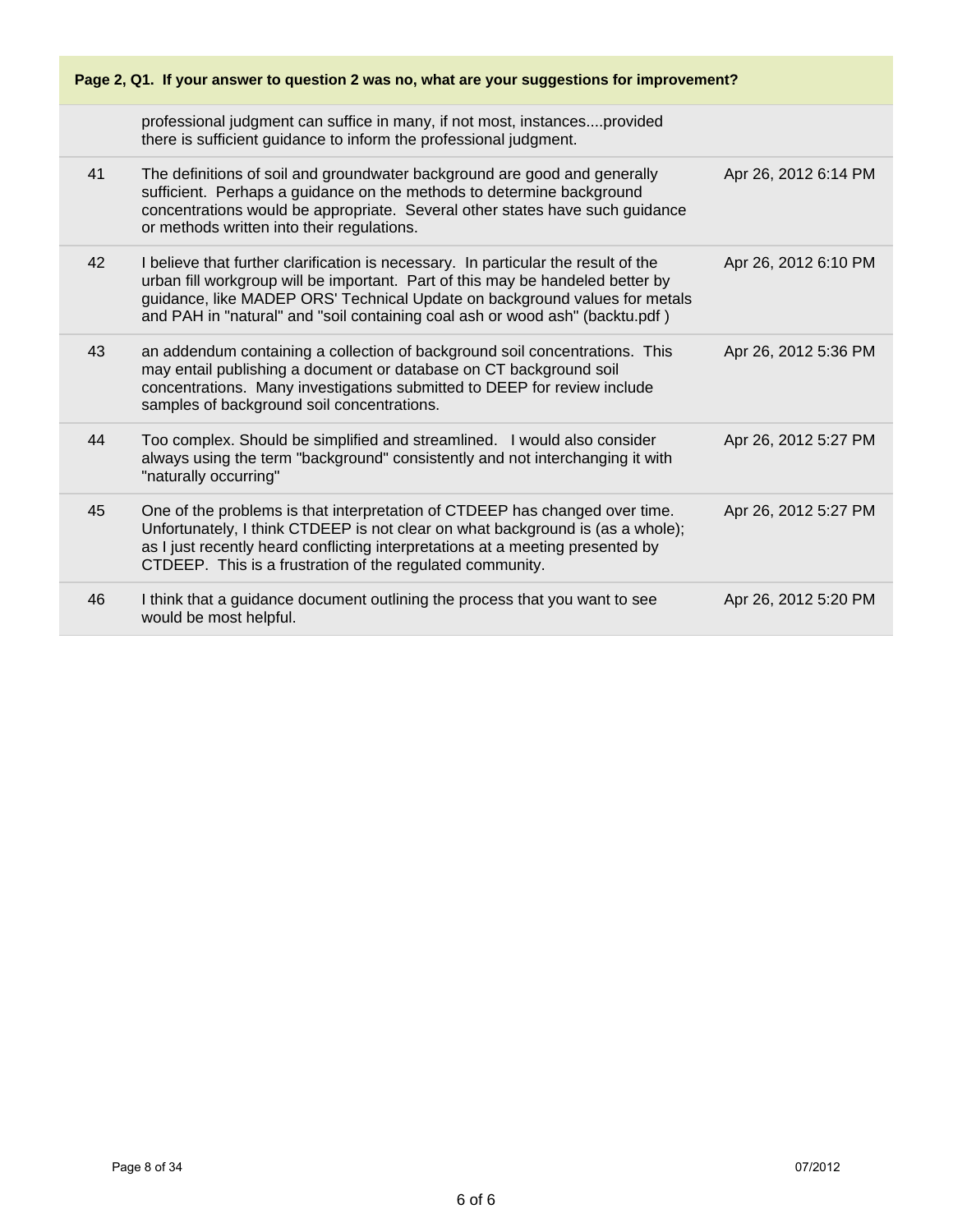

### **In what areas would guidance on determining background conditions be useful (check all that apply)?**

|                                               | <b>Response</b><br><b>Percent</b> | <b>Response</b><br>Count |
|-----------------------------------------------|-----------------------------------|--------------------------|
| Soil characterization                         | 66.2%                             | 47                       |
| <b>Naturally occurring soil</b><br>conditions | 88.7%                             | 63                       |
| Groundwater characterization                  | 43.7%                             | 31                       |
| Naturally occurring groundwater<br>conditions | 73.2%                             | 52                       |
| Upgradient groundwater conditions             | 47.9%                             | 34                       |
| Metals                                        | 83.1%                             | 59                       |
|                                               | answered question                 | 71                       |
|                                               | skipped question                  | 72                       |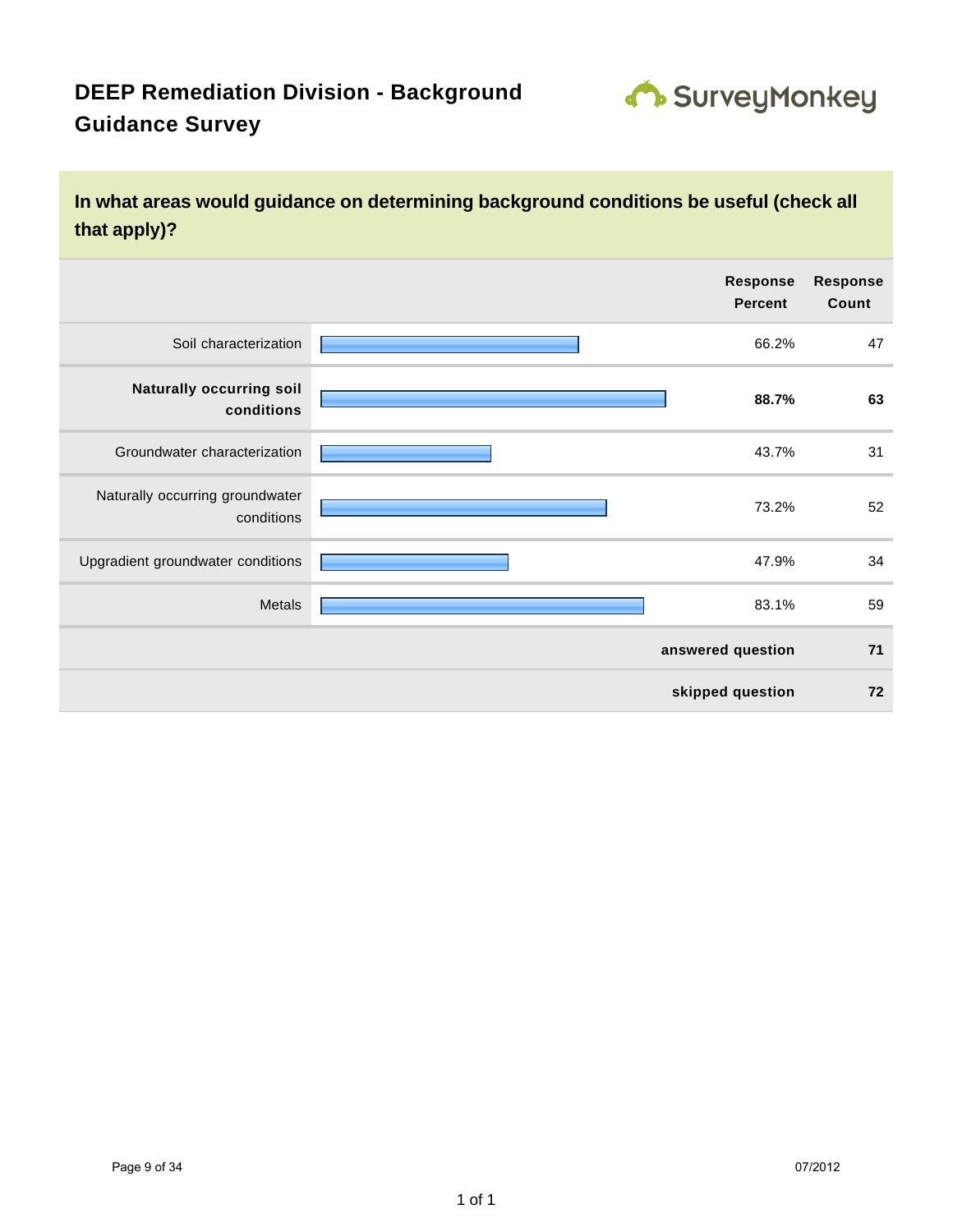

### **Would you find a checklist for evaluating background conditions useful?**

|           | Response<br>Percent | <b>Response</b><br>Count |
|-----------|---------------------|--------------------------|
| Yes       | 62.0%               | 44                       |
| <b>No</b> | 38.0%               | 27                       |
|           | answered question   | 71                       |
|           | skipped question    | 72                       |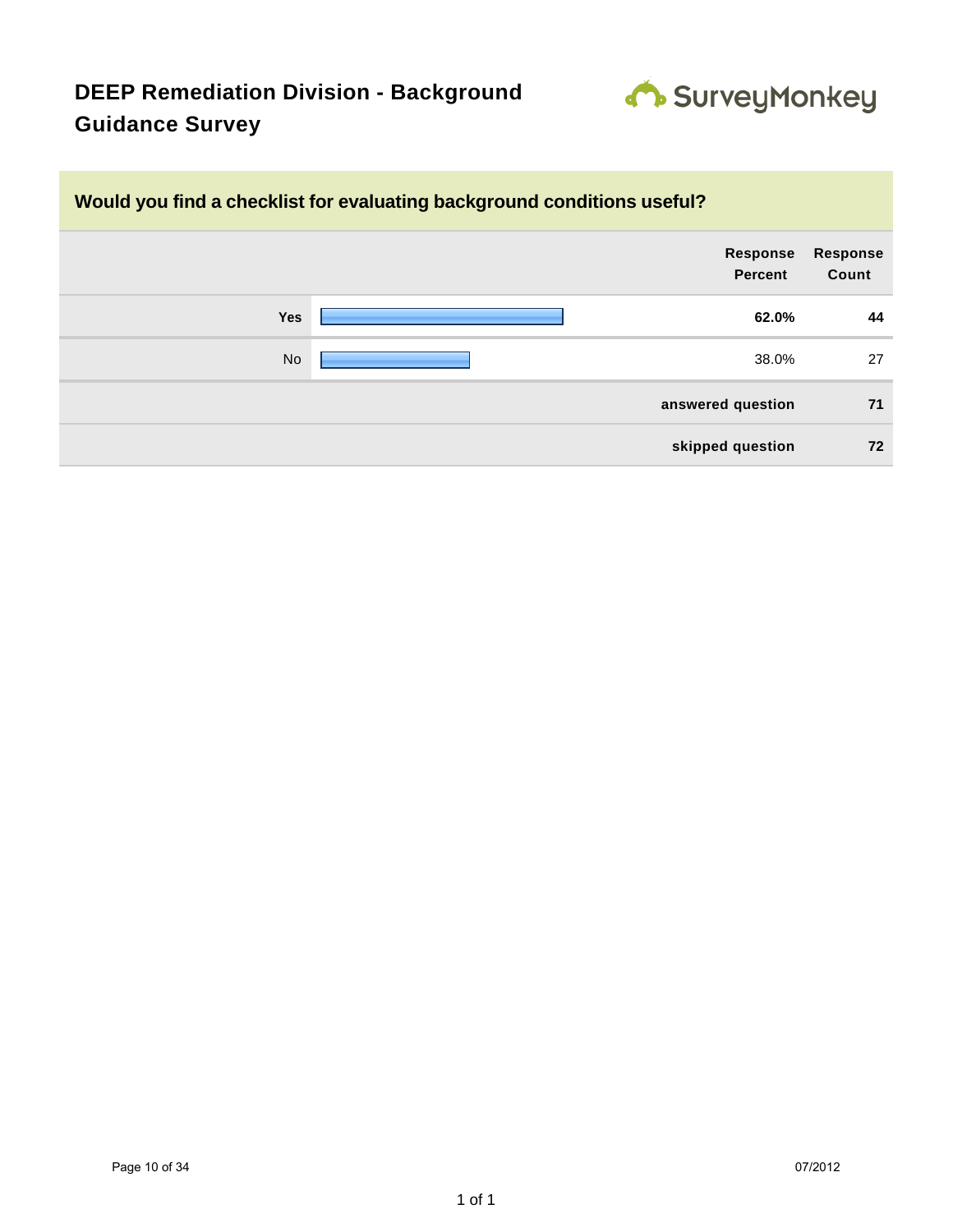

| If you answered yes to question 5, what items would you include in a checklist? |                          |  |
|---------------------------------------------------------------------------------|--------------------------|--|
|                                                                                 | <b>Response</b><br>Count |  |
|                                                                                 | 27                       |  |
| answered question                                                               | 27                       |  |
| skipped question                                                                | 116                      |  |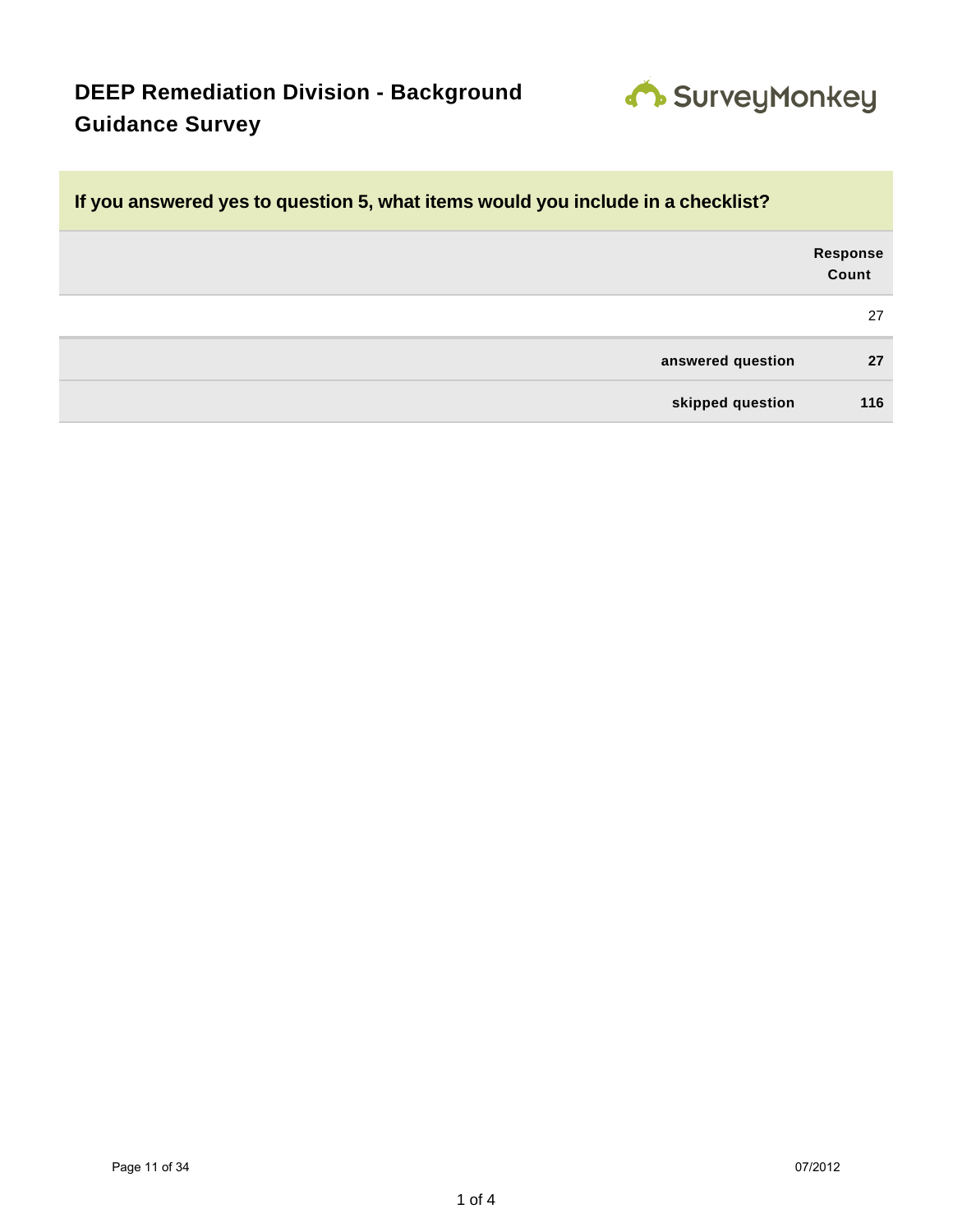### **Page 2, Q1. If you answered yes to question 5, what items would you include in a checklist?**

| $\mathbf{1}$            | DEEP minumum expectations, condiderations, appropriate env settings to<br>consider (e.g. urban), etc.                                                                                                                                                                                                                                                                                                                                                                                                                                                                                                                         | May 8, 2012 12:39 PM  |
|-------------------------|-------------------------------------------------------------------------------------------------------------------------------------------------------------------------------------------------------------------------------------------------------------------------------------------------------------------------------------------------------------------------------------------------------------------------------------------------------------------------------------------------------------------------------------------------------------------------------------------------------------------------------|-----------------------|
| $\overline{2}$          | natural vs background; statistical confidence                                                                                                                                                                                                                                                                                                                                                                                                                                                                                                                                                                                 | May 8, 2012 10:52 AM  |
| 3                       | Steps for determining background for each media in 4 above.                                                                                                                                                                                                                                                                                                                                                                                                                                                                                                                                                                   | May 3, 2012 7:50 PM   |
| $\overline{\mathbf{4}}$ | The specific steps required for determination.                                                                                                                                                                                                                                                                                                                                                                                                                                                                                                                                                                                | May 1, 2012 10:08 AM  |
| 5                       | distance from "source" urban setting                                                                                                                                                                                                                                                                                                                                                                                                                                                                                                                                                                                          | May 1, 2012 9:07 AM   |
| 6                       | checklist sounds too prescriptive, i.e., this evalution should be based on<br>professional judgement and should not rely on being able to check off a certain<br>number of boxes on a form                                                                                                                                                                                                                                                                                                                                                                                                                                    | Apr 30, 2012 12:45 PM |
| $\overline{7}$          | Stratigraphy (different units), COCs, sampling density                                                                                                                                                                                                                                                                                                                                                                                                                                                                                                                                                                        | Apr 30, 2012 11:19 AM |
| 8                       | Minimum number of samples for each condition.                                                                                                                                                                                                                                                                                                                                                                                                                                                                                                                                                                                 | Apr 30, 2012 10:55 AM |
| 9                       | Acceptable scenarios for complying with background condition issues.                                                                                                                                                                                                                                                                                                                                                                                                                                                                                                                                                          | Apr 30, 2012 8:37 AM  |
| 10                      | technical information required to support determination of site specific values,<br>soil types, soil and groundwater conditions, upgradient source(s) information                                                                                                                                                                                                                                                                                                                                                                                                                                                             | Apr 29, 2012 8:41 AM  |
| 11                      | Presence/absence of fill materials or asphalt fragments in soil. Minimum of 3 soil<br>samples, collected from separate locations on site. Has the overburden<br>stratigraphy been adequetly investigated to determine fill and natural soil<br>horizons? Has ground water flow been confirmed at the site? Is the monitoring<br>well network sufficient to determine upgradient, off-site conditions? Are the wells<br>screened at the correct dpeth intervals to evaluate potential impacts entering the<br>site? Has a Phase I ESA or other investigation, identified an upgradient threat to<br>site ground water quality? | Apr 27, 2012 5:40 PM  |
| 12                      | method detection limits per analyte suite adjacent property GW classification<br>ranges for naturally occurring metals concentrations in CT                                                                                                                                                                                                                                                                                                                                                                                                                                                                                   | Apr 27, 2012 2:36 PM  |
| 13                      | Everything the CTDEEP requires                                                                                                                                                                                                                                                                                                                                                                                                                                                                                                                                                                                                | Apr 27, 2012 1:06 PM  |
| 14                      | Checklists are great, but a guidance document needs to go with it to explain<br>DEEPs position and fill in the details you can't get from a checklist.                                                                                                                                                                                                                                                                                                                                                                                                                                                                        | Apr 27, 2012 11:47 AM |
| 15                      | how to determine soil is of similar character number of samples/statistical<br>approach DEEP finds acceptable estimate of range of contaminats found to be<br>background, to avoid unproductive background efforts.                                                                                                                                                                                                                                                                                                                                                                                                           | Apr 27, 2012 11:37 AM |
| 16                      | Criteria, not necessarily numerical, needed to define background limits.                                                                                                                                                                                                                                                                                                                                                                                                                                                                                                                                                      | Apr 27, 2012 10:08 AM |
| 17                      | Historical use of the area Relevant geologic conditions                                                                                                                                                                                                                                                                                                                                                                                                                                                                                                                                                                       | Apr 27, 2012 10:06 AM |
| 18                      | Cocentrations that are typical of natural background and urban background for<br>soil. For groundwater constituents and concentrations that are natrually<br>occuring, typical concentrations and geologic formations such materials are<br>found in. Arsenic, manganese, etc.                                                                                                                                                                                                                                                                                                                                                | Apr 27, 2012 9:44 AM  |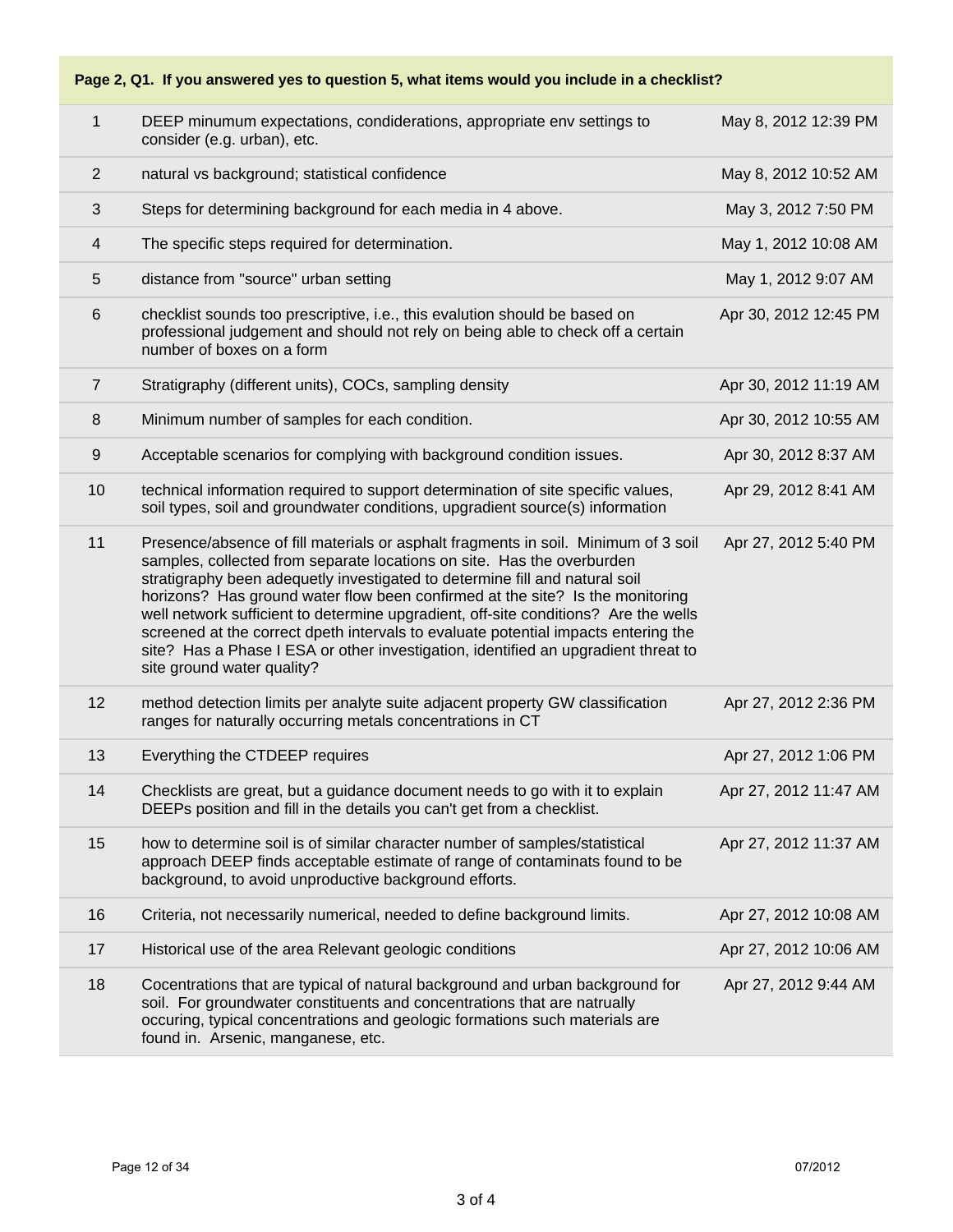### **Page 2, Q1. If you answered yes to question 5, what items would you include in a checklist?**

| 19 | See Item 3                                                                                                                                                                                                                                       | Apr 27, 2012 9:38 AM |
|----|--------------------------------------------------------------------------------------------------------------------------------------------------------------------------------------------------------------------------------------------------|----------------------|
| 20 | Lead paint in demolished buildings vurses background in soil                                                                                                                                                                                     | Apr 27, 2012 9:18 AM |
| 21 | steps for evaluating, regional concentrations                                                                                                                                                                                                    | Apr 27, 2012 9:09 AM |
| 22 | A listing of alternative methods for determining soil background and those items<br>that would need to be evaluated for these methods.                                                                                                           | Apr 27, 2012 8:11 AM |
| 23 | geology of background area vs. release area, quantity of samples needed,<br>detection limits, confidence that background samples are truly outside release<br>area based on conceptual site model, how well is groundwater flow<br>characterized | Apr 27, 2012 8:09 AM |
| 24 | Items/topics that will affect my argument for background conditions, i.e., what the<br>regulator is evaluating/looking for                                                                                                                       | Apr 27, 2012 7:55 AM |
| 25 | see prior checkboxes                                                                                                                                                                                                                             | Apr 27, 2012 7:52 AM |
| 26 | Soil characterstics release area, soil characteristics background areas, no of<br>release area soil samples, no of background soil samples, available literature<br>sources for area, groundwater sources on site, groundwater sources UG        | Apr 27, 2012 6:45 AM |
| 27 | I would prefer that CTDEEP not provide "guidance"; as when it comes out<br>CTDEEP is forced to provide ultra conservative interpretations which leaves little<br>flexibility when identifying background.                                        | Apr 26, 2012 5:27 PM |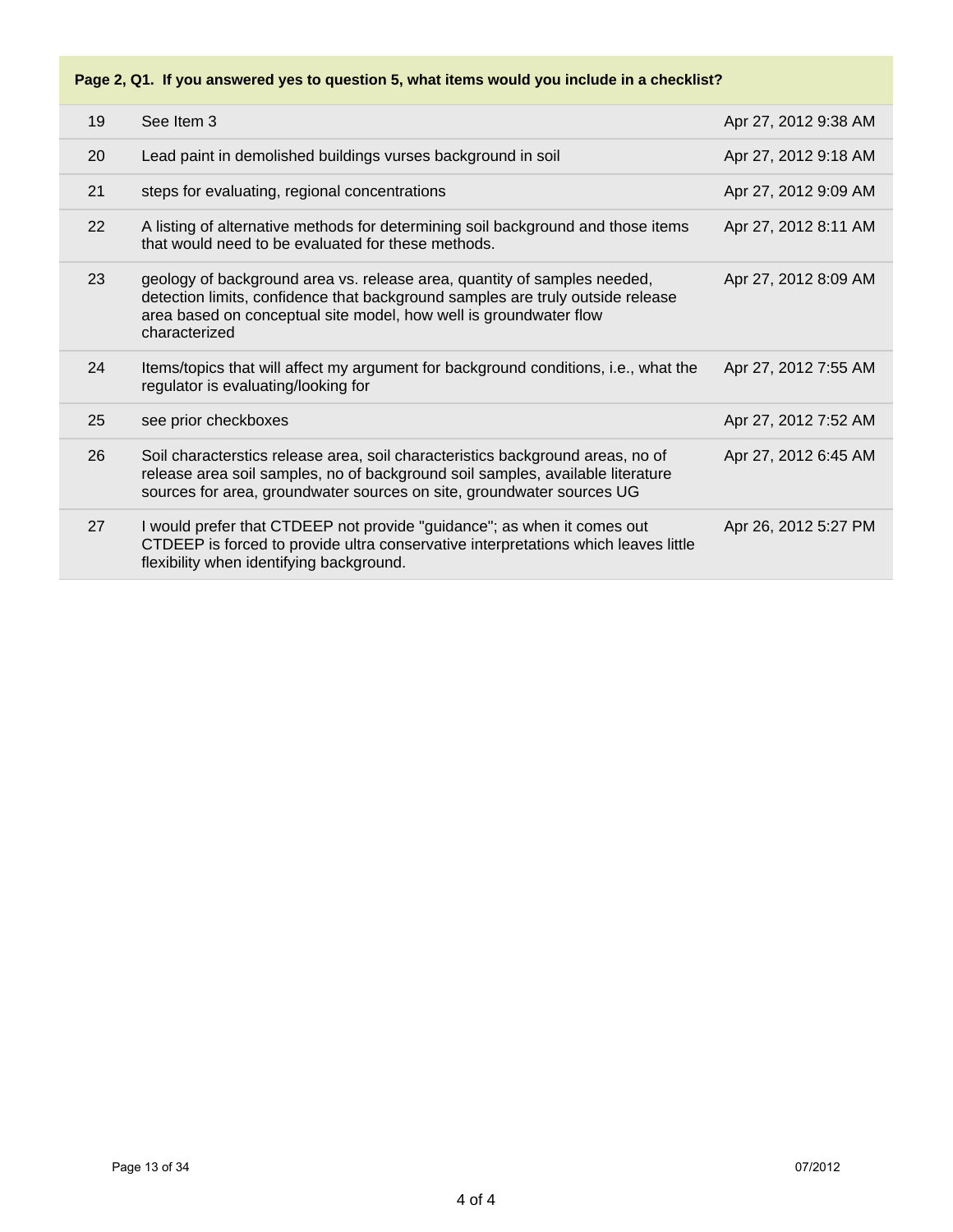

**Specifically, what issues do you have when determining background and how do you resolve these issues? Response Count** 43 **answered question 43 skipped question 100**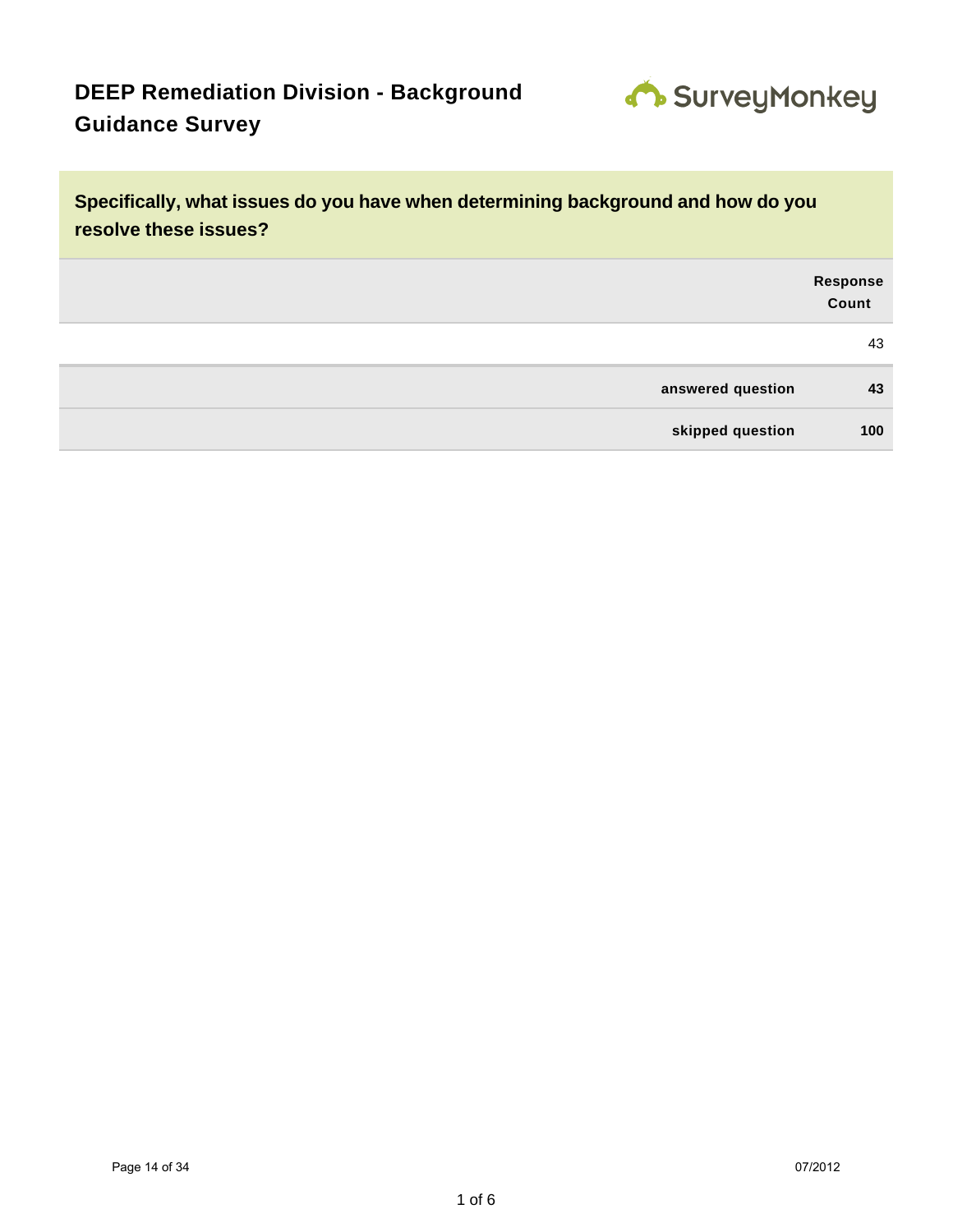#### **Page 2, Q1. Specifically, what issues do you have when determining background and how do you resolve these issues?**

| 1                | Submittals for most sampling data for environmental media is submitted to the<br>CTDEEP on a regular basis. Statewide mapping of metals data (and maybe<br>even ETPH which seems to show up everywhere even when there are no AOCs)<br>would be a valuable tool to everyone as far as determining background<br>conditions.                                                                                                                                                                                                                                                                                                                                                                                                        | May 9, 2012 9:25 AM   |
|------------------|------------------------------------------------------------------------------------------------------------------------------------------------------------------------------------------------------------------------------------------------------------------------------------------------------------------------------------------------------------------------------------------------------------------------------------------------------------------------------------------------------------------------------------------------------------------------------------------------------------------------------------------------------------------------------------------------------------------------------------|-----------------------|
| $\overline{2}$   | Currenlty, this is scientifically cumbersome to establish background for a site,<br>only to show that no releases other releases are present.                                                                                                                                                                                                                                                                                                                                                                                                                                                                                                                                                                                      | May 9, 2012 8:39 AM   |
| 3                | obtaining representative soil from unimpacted areas in urban setting, total vs.<br>dissolved metals via split filtered/unfiltered sampling                                                                                                                                                                                                                                                                                                                                                                                                                                                                                                                                                                                         | May 8, 2012 12:39 PM  |
| $\overline{4}$   | enough data to demonstrate ubiquitous nature                                                                                                                                                                                                                                                                                                                                                                                                                                                                                                                                                                                                                                                                                       | May 8, 2012 10:52 AM  |
| 5                | Just about any time a soil sample is analyzed for metals the lab will detect<br>metals. It seems that the detections will automatically result in the DEEP<br>requiring that a background sample be collected, regardless of how low the<br>concentrations are or how obvious it is that the metals are attributable to<br>background conditions.                                                                                                                                                                                                                                                                                                                                                                                  | May 7, 2012 9:31 AM   |
| $6\phantom{1}6$  | Urbanized sites where no natural/undisturbed soil areas can be defined. In<br>these cases, either off-site locations were used or the body of data has been<br>evaluated to discern background.                                                                                                                                                                                                                                                                                                                                                                                                                                                                                                                                    | May 3, 2012 1:37 PM   |
| $\overline{7}$   | \$. Funds for proving "background" or upgradient conditions. With clarity this \$<br>could be better spent.                                                                                                                                                                                                                                                                                                                                                                                                                                                                                                                                                                                                                        | May 3, 2012 1:24 PM   |
| 8                | I find that LEP's and DEEP staff often disagree about background conditions, for<br>example, whether arsenic in soils is naturally occuring and, if so, at what levels.                                                                                                                                                                                                                                                                                                                                                                                                                                                                                                                                                            | May 2, 2012 2:13 PM   |
| $\boldsymbol{9}$ | Sites that we developed many years ago and contain fill that was impacted with<br>metals or other chemicals never used on the property should be allowed be<br>determined background and not require remediation. It is not reasonable to dig<br>up an entire site with these issues.                                                                                                                                                                                                                                                                                                                                                                                                                                              | May 1, 2012 10:08 AM  |
| 10               | Certain substances, most notably metals, are present in natural soils and rock.<br>Having to empirically prove that they are not derived from a release seems<br>unecessary. Similarly, low levels of PAHs and even ETPH can be found almost<br>anywhere either due to interference from things like organic matter and asphalt.<br>There should be some recognition that the environment is not always pristeen<br>and that low levels of certain substances can occur in many settings that are not<br>associated with specific releases. There should be some recognition and<br>acceptance of this on the part of regulators and there does not have to be such<br>effort and cost associated with proving this in every case. | Apr 30, 2012 12:45 PM |
| 11               | 1. High background arsenic values in soil - document background concentrations<br>as much as possible, supplement that w/ local geology (e.g., identify/document<br>the presence of arsenopyrite in local host rocks). 2. Freshwater vs. brackish<br>water vs. saltwater "naturally-occurring" metals concentrations (report and<br>compare site COC concentrations to typical brackish and saltwater COC<br>concentrations).                                                                                                                                                                                                                                                                                                      | Apr 30, 2012 11:19 AM |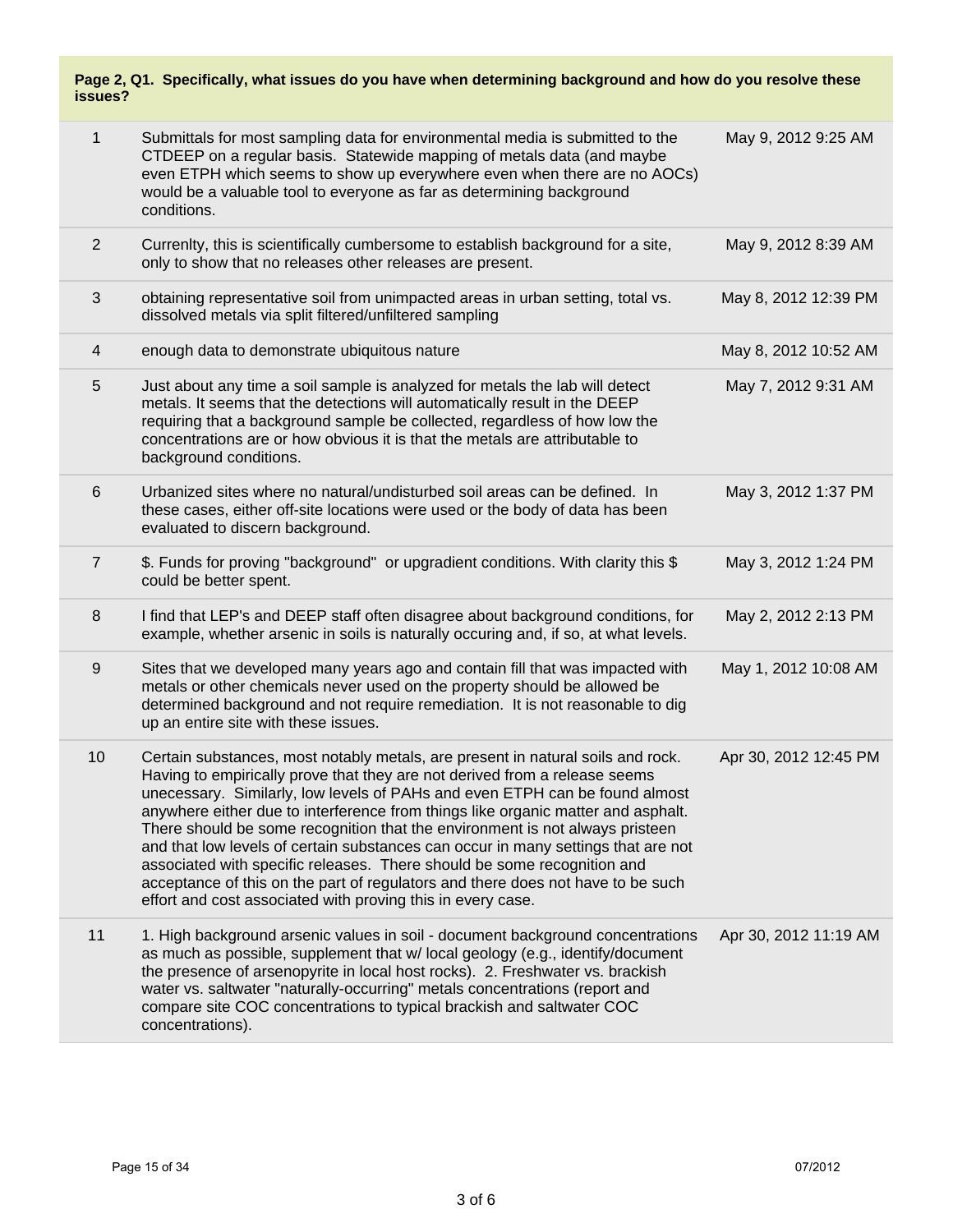#### **Page 2, Q1. Specifically, what issues do you have when determining background and how do you resolve these issues?**

| 12 | Impacts of PAHs and metals from street runoff coming onto property, urban fill<br>on property with elevated metals and PAHs, elevated natural soil PMC lead<br>exceedances when total lead is low. These are all hard to resolve without<br>removing the offending materials. If natural lead concentrations show no release,<br>I suggest ignoring the PMC exceedance as "background".                                                                                                                                                                                                    | Apr 30, 2012 10:55 AM |
|----|--------------------------------------------------------------------------------------------------------------------------------------------------------------------------------------------------------------------------------------------------------------------------------------------------------------------------------------------------------------------------------------------------------------------------------------------------------------------------------------------------------------------------------------------------------------------------------------------|-----------------------|
| 13 | Main issue is what is background versus elevated conditions on a site, usually<br>metals in soil. I typically resolve this isse with the collection of further soil<br>samples, which can be expensive for a small business.                                                                                                                                                                                                                                                                                                                                                               | Apr 30, 2012 8:15 AM  |
| 14 | number of samples by soil horizon to be representative and valid for different<br>parameter types. Consider a Downgradient Property Status approcha like MA for<br>groundwater                                                                                                                                                                                                                                                                                                                                                                                                             | Apr 29, 2012 8:41 AM  |
| 15 | Metals/PAH concentrations in soil = Addtional sampling or polluted fill<br>evaluations Upgradient evaluations for ground water, well installations and<br>sampling                                                                                                                                                                                                                                                                                                                                                                                                                         | Apr 27, 2012 5:40 PM  |
| 16 | May be difficult to obtain all necessary data and cost prohibitive also                                                                                                                                                                                                                                                                                                                                                                                                                                                                                                                    | Apr 27, 2012 2:36 PM  |
| 17 | definitions and methods for handling detections derived ubiquitous<br>anthropogenic materials such as asphalt and the occurrence of PAHs and ETPH<br>need to be addressed; also pesticides                                                                                                                                                                                                                                                                                                                                                                                                 | Apr 27, 2012 1:06 PM  |
| 18 | See 13 below.                                                                                                                                                                                                                                                                                                                                                                                                                                                                                                                                                                              | Apr 27, 2012 11:47 AM |
| 19 | in groundwater, how do you evaluate temporal variation in between-well samples                                                                                                                                                                                                                                                                                                                                                                                                                                                                                                             | Apr 27, 2012 11:37 AM |
| 20 | Very low concentration of VOC's that are not routinely detected.                                                                                                                                                                                                                                                                                                                                                                                                                                                                                                                           | Apr 27, 2012 11:08 AM |
| 21 | See the response to Question 3                                                                                                                                                                                                                                                                                                                                                                                                                                                                                                                                                             | Apr 27, 2012 10:21 AM |
| 22 | We collect soil samples from areas of native fill; those areas noted to be<br>upgradient and not impacted by Site activies.                                                                                                                                                                                                                                                                                                                                                                                                                                                                | Apr 27, 2012 10:08 AM |
| 23 | Background conditions can be the result of numerous events both manmade and<br>natural. Background conditions should be coordinated with risk assessment to<br>evaluate the potential for harm to health and safety                                                                                                                                                                                                                                                                                                                                                                        | Apr 27, 2012 10:06 AM |
| 24 | Evaluating data for compliance with criteria in the RSRs is threshold based -<br>samples are either above or below criteria; samples exceed or do not exceed.<br>Evaluation of background conditions involves data that falls over a range or<br>distribution. Evaluating a sample set's distribution and determining if one is<br>looking at backgrund sources of impact requires more than "plugging &<br>chugging" data into an equation.                                                                                                                                               | Apr 27, 2012 10:05 AM |
| 25 | There are many ways to do this and I do what I think is technically correct.<br>There is no guidance for work under the RSRs. I have requested a background<br>determination from DEP to determine if surplus soil from a construction project is<br>clean fill or not. The response was that such a determination is the generator's<br>responsibility. Background is needed not only for RSR evaluation, but also for<br>determining what is clean fill verses a solid waste. I think using published<br>information is adequate and there is no need (in most cases) to determine site- | Apr 27, 2012 9:44 AM  |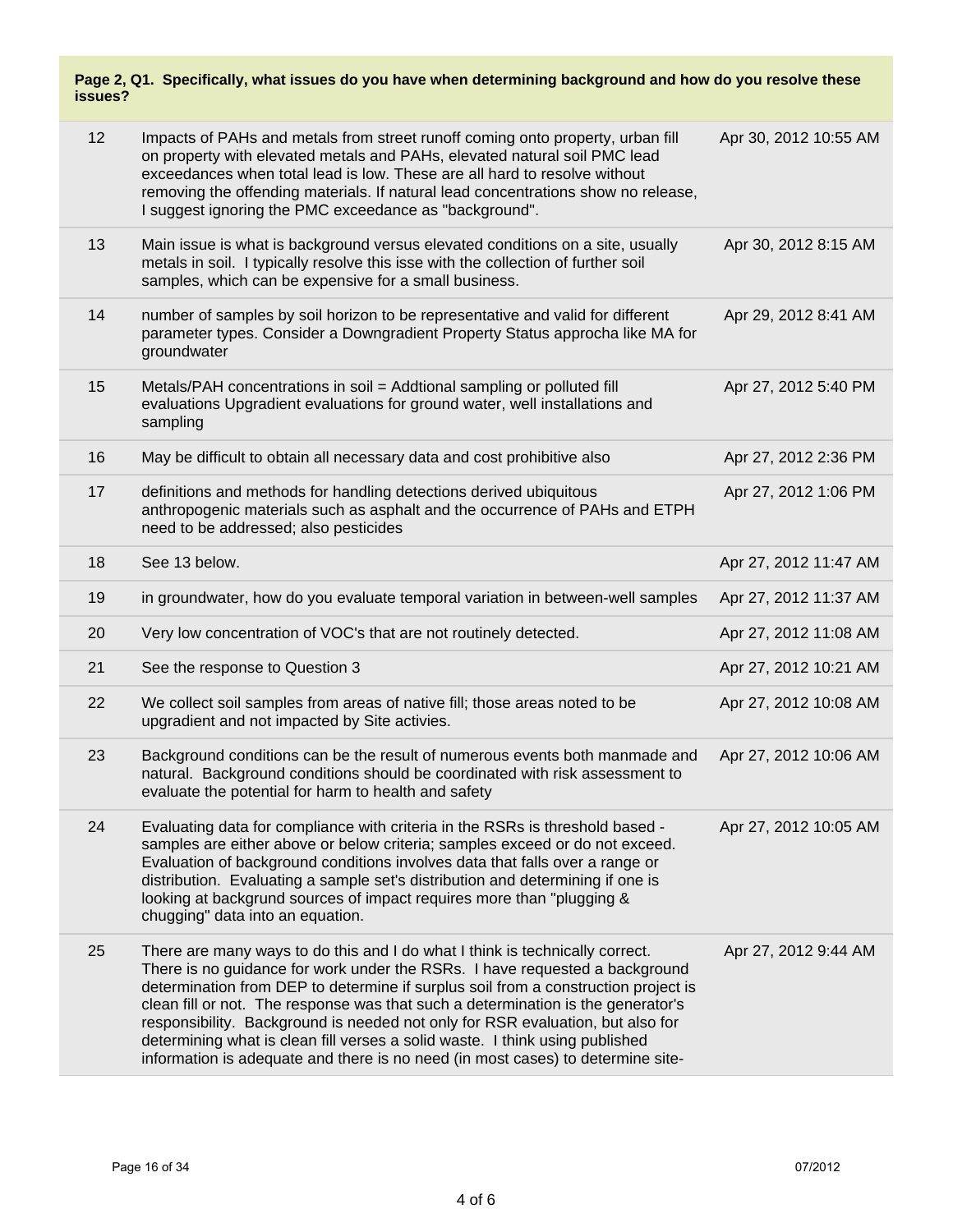| Page 2, Q1. Specifically, what issues do you have when determining background and how do you resolve these<br>issues? |                                                                                                                                                                                                                                                                                                                                                                                                                         |                      |
|-----------------------------------------------------------------------------------------------------------------------|-------------------------------------------------------------------------------------------------------------------------------------------------------------------------------------------------------------------------------------------------------------------------------------------------------------------------------------------------------------------------------------------------------------------------|----------------------|
|                                                                                                                       | specific background levels. Saying lead below 50 ppm (published) vs 15 pmm<br>(site specific) is adequate for defining impacted areas that require delineation.                                                                                                                                                                                                                                                         |                      |
| 26                                                                                                                    | See Item 3. Typically I take the most conservative approach - that they are not<br>BG.                                                                                                                                                                                                                                                                                                                                  | Apr 27, 2012 9:38 AM |
| 27                                                                                                                    | There is no upgradient area to collect samples, Evaluate the on-ste data in<br>areas that are not impacted as well as COCs, upgradient PRPs, distribution of<br>exceedances, and bedrock chemistry.                                                                                                                                                                                                                     | Apr 27, 2012 9:36 AM |
| 28                                                                                                                    | Fill materials with high concentration of metals covering a wide area would it be<br>treated as background?                                                                                                                                                                                                                                                                                                             | Apr 27, 2012 9:18 AM |
| 29                                                                                                                    | It cost money and makes no sence because of the exisitng data with USGS and<br>DEEP.                                                                                                                                                                                                                                                                                                                                    | Apr 27, 2012 9:01 AM |
| 30                                                                                                                    | In order to determine if a release of naturally occuring consistuents has occurred<br>you need to conduct background sampling and conduct a statistical evaluation to<br>determine what the upper range of background concentrations is. There are<br>several ways to conduct this evaluation.                                                                                                                          | Apr 27, 2012 8:20 AM |
| 31                                                                                                                    | Primary issue is finding naturally occuring soils in a highly-developed area. It is<br>very difficult to find undisturbed soil. And to be totally honest, a property owner<br>would be foolish to allow someone onto their property to collect soil samples for<br>characterization. This applies to groundwater as well.                                                                                               | Apr 27, 2012 8:11 AM |
| 32                                                                                                                    | It's important to be confident that background soil samples are truly outside a<br>release area and background monitoring wells are truly upgradient.                                                                                                                                                                                                                                                                   | Apr 27, 2012 8:09 AM |
| 33                                                                                                                    | Arguing naturally occurring PAHs and metals are background conditions despite<br>RSR exceedances that cannot be "remediated".                                                                                                                                                                                                                                                                                           | Apr 27, 2012 7:55 AM |
| 34                                                                                                                    | Arsenic, TPH, other metals                                                                                                                                                                                                                                                                                                                                                                                              | Apr 27, 2012 7:52 AM |
| 35                                                                                                                    | How to justify what areas "aren't in another release area" how many samples for<br>bkground are sufficient                                                                                                                                                                                                                                                                                                              | Apr 27, 2012 6:45 AM |
| 36                                                                                                                    | None. The determination of background for soils is straight forward but of limited<br>value as it is rarely necessary. Determination of background conditions for<br>groundwater is more often necessary but is equally straight forward.                                                                                                                                                                               | Apr 26, 2012 7:38 PM |
| 37                                                                                                                    | Are my background results really background?                                                                                                                                                                                                                                                                                                                                                                            | Apr 26, 2012 7:04 PM |
| 38                                                                                                                    | See answer to #3, above                                                                                                                                                                                                                                                                                                                                                                                                 | Apr 26, 2012 6:36 PM |
| 39                                                                                                                    | Identifying the appropriate methods and process to determine a background<br>concentration, especially for metals.                                                                                                                                                                                                                                                                                                      | Apr 26, 2012 6:14 PM |
| 40                                                                                                                    | The most pressing issue is the problem of obtaining access to adjacent,<br>unrelated property, in order to collect soil samples to determine "background" for<br>my site. Because the RSR definition of "background" contains the words "but<br>not within any other release area", property owners are reluctant to allow you to<br>sample their soil, because it is a "Catch-22" situation ("you are damned if you do | Apr 26, 2012 6:10 PM |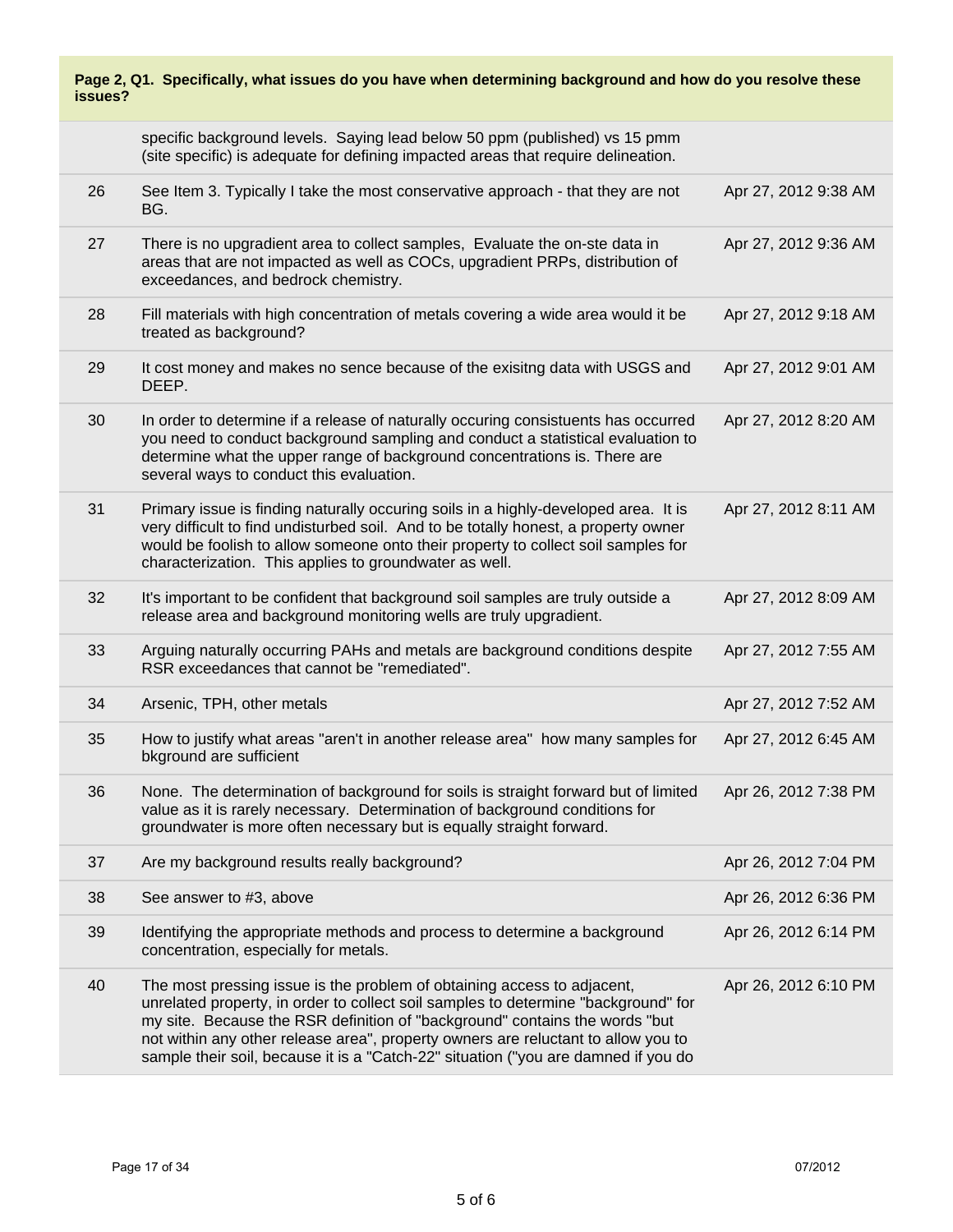#### **Page 2, Q1. Specifically, what issues do you have when determining background and how do you resolve these issues?**

|    | and damned if you don't"): if you don't find contamination (unlikely in developed<br>areas, next to impossible in urban areas) it would be OK, but since you are going<br>to detect something (metals at a minimum) the conclusion DEEP comes to is<br>that the contamination shows that the "background" location is a release area<br>(which means the data is no help to me, and means that the property owner now<br>has confirmed identification of contamination on their property. No reputable<br>attorney will allow their client to grant access for "background" soil or<br>groundwater sampling. |                      |
|----|--------------------------------------------------------------------------------------------------------------------------------------------------------------------------------------------------------------------------------------------------------------------------------------------------------------------------------------------------------------------------------------------------------------------------------------------------------------------------------------------------------------------------------------------------------------------------------------------------------------|----------------------|
| 41 | arsenic - natural vs. elevated                                                                                                                                                                                                                                                                                                                                                                                                                                                                                                                                                                               | Apr 26, 2012 5:42 PM |
| 42 | Either sample offsite (very difficult due to access issues), or rely on very limited,<br>regional scale background publications (i.e., USGS publications).                                                                                                                                                                                                                                                                                                                                                                                                                                                   | Apr 26, 2012 5:36 PM |
| 43 | none                                                                                                                                                                                                                                                                                                                                                                                                                                                                                                                                                                                                         | Apr 26, 2012 5:27 PM |
|    |                                                                                                                                                                                                                                                                                                                                                                                                                                                                                                                                                                                                              |                      |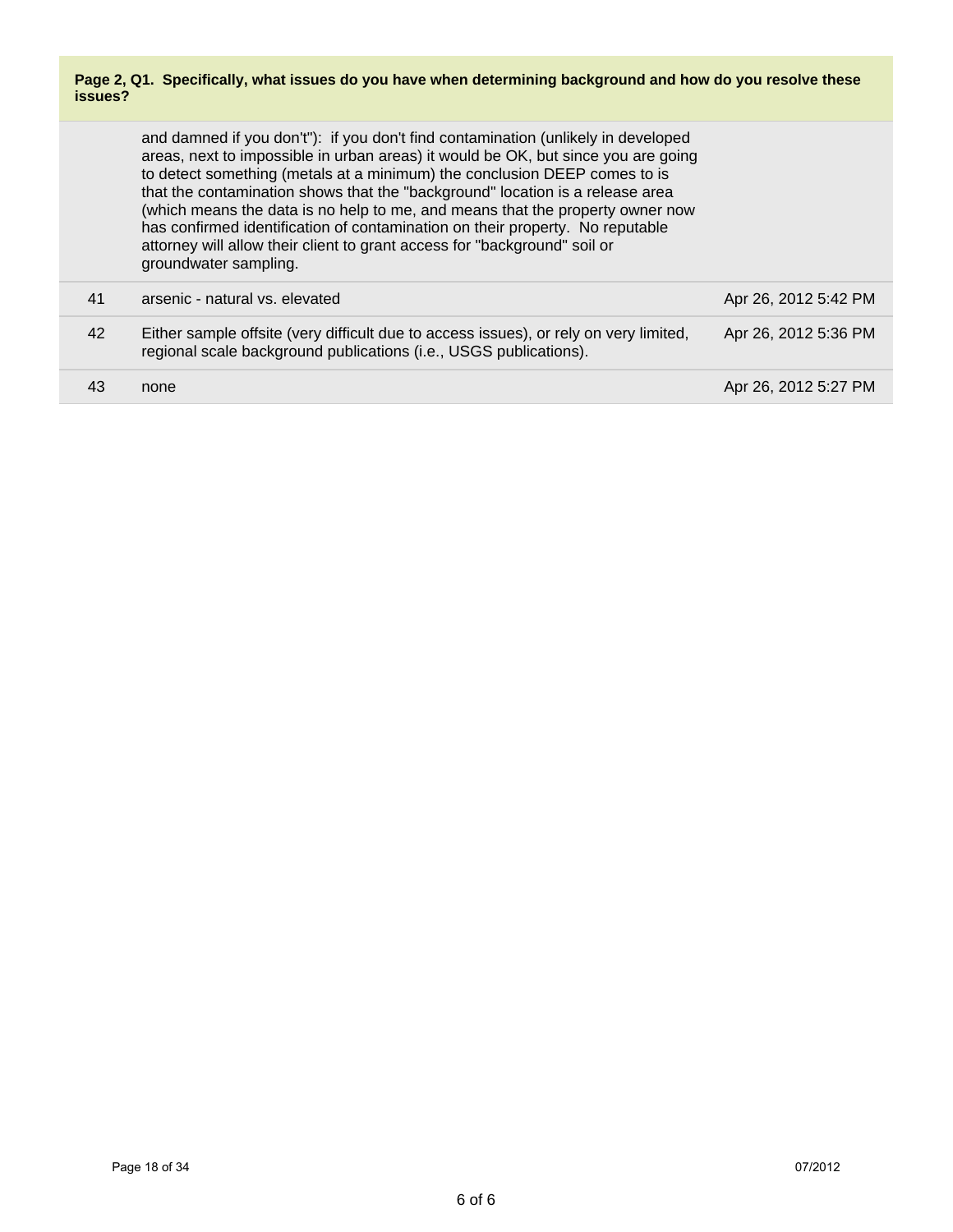

**Would guidance on distinguishing naturally occurring vs. upgradient conditions for soil be useful?**

| <b>Response</b><br>Count | Response<br><b>Percent</b> |     |
|--------------------------|----------------------------|-----|
| 53                       | 74.6%                      | Yes |
| 18                       | 25.4%                      | No  |
| 71                       | answered question          |     |
| 72                       | skipped question           |     |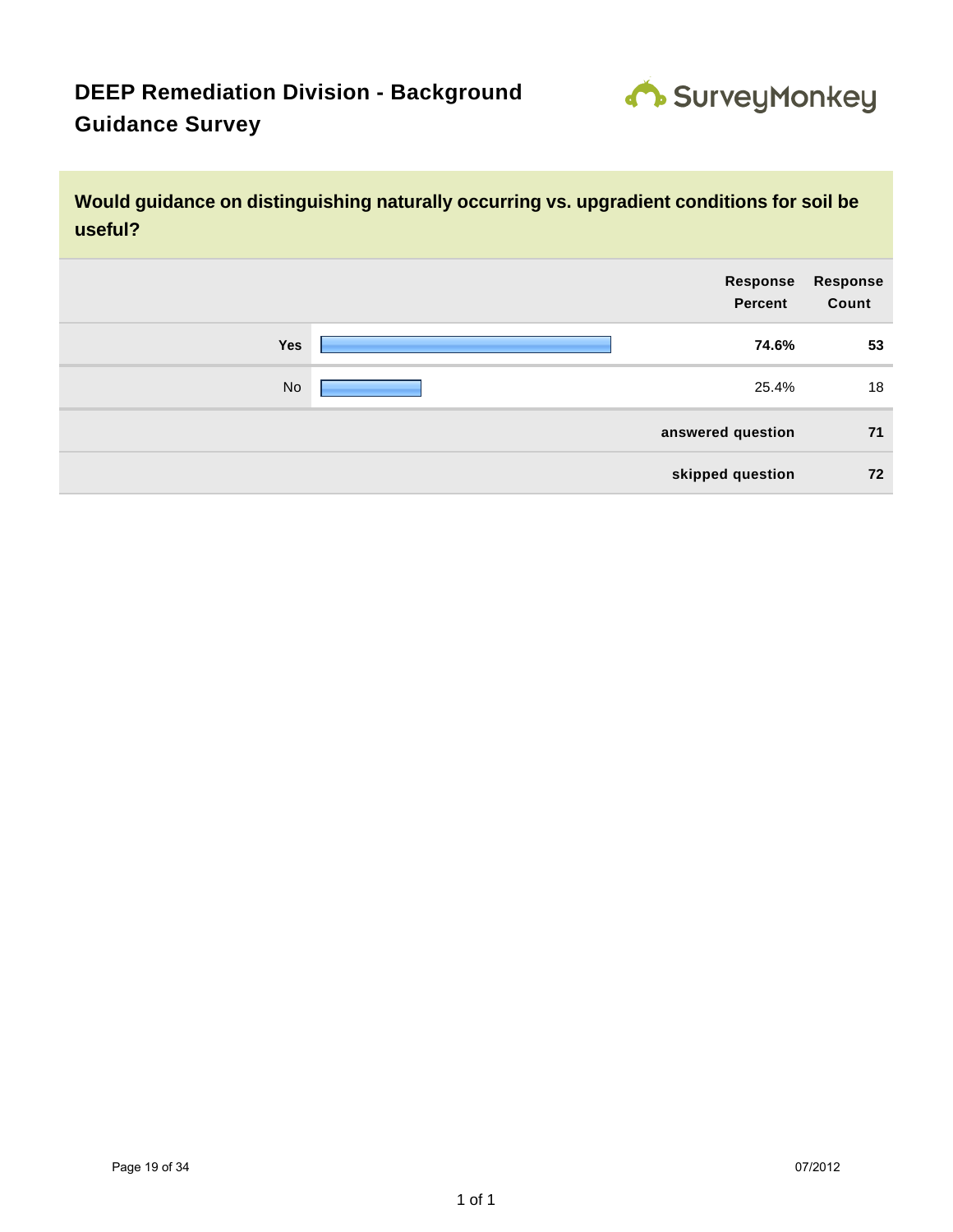

**Would guidance on distinguishing naturally occurring vs. upgradient conditions for groundwater be useful?**

| Response<br>Count | Response<br>Percent |     |
|-------------------|---------------------|-----|
| 56                | 78.9%               | Yes |
| 15                | 21.1%               | No  |
| 71                | answered question   |     |
| 72                | skipped question    |     |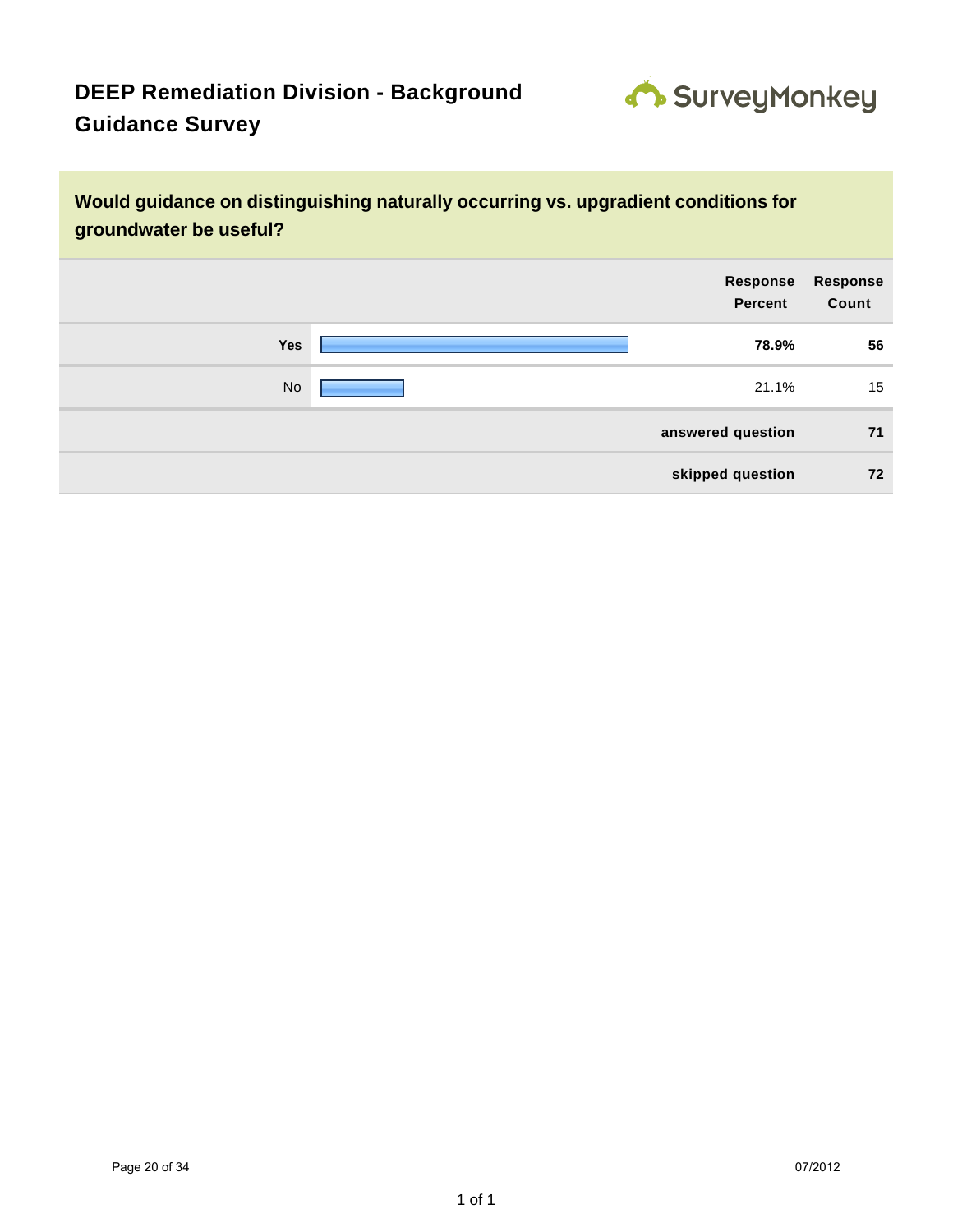

| At what percentage of sites do you use the upgradient policy? |                          |  |  |  |
|---------------------------------------------------------------|--------------------------|--|--|--|
| <b>Response</b><br>Percent                                    | <b>Response</b><br>Count |  |  |  |
| $0 - 10%$<br>53.5%                                            | 38                       |  |  |  |
| 11-25%<br>29.6%                                               | 21                       |  |  |  |
| 26-50%<br>8.5%                                                | $6\phantom{1}6$          |  |  |  |
| E<br>51-75%<br>2.8%                                           | $\overline{2}$           |  |  |  |
| 76-100%<br>5.6%<br>۰                                          | $\overline{4}$           |  |  |  |
| answered question                                             | 71                       |  |  |  |
| skipped question                                              | 72                       |  |  |  |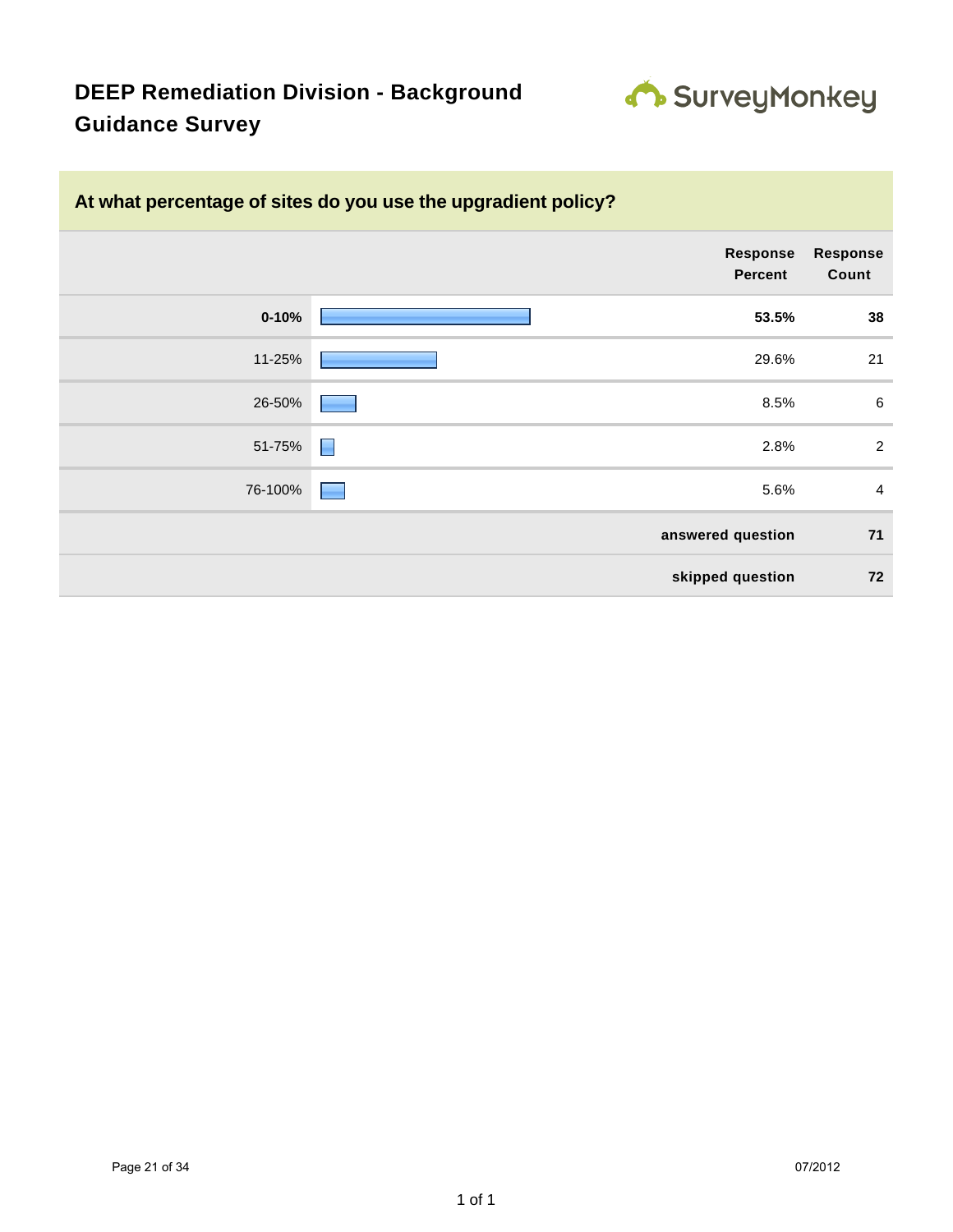

|                   | At what percentage of sites do you gather soil samples outside of release areas? |           |  |  |  |
|-------------------|----------------------------------------------------------------------------------|-----------|--|--|--|
| Response<br>Count | Response<br><b>Percent</b>                                                       |           |  |  |  |
| 15                | 21.1%                                                                            | $0 - 10%$ |  |  |  |
| 11                | 15.5%                                                                            | 11-25%    |  |  |  |
| 9                 | 12.7%                                                                            | 26-50%    |  |  |  |
| 10                | 14.1%                                                                            | 51-75%    |  |  |  |
| 26                | 36.6%                                                                            | 76-100%   |  |  |  |
| 71                | answered question                                                                |           |  |  |  |
| 72                | skipped question                                                                 |           |  |  |  |
|                   |                                                                                  |           |  |  |  |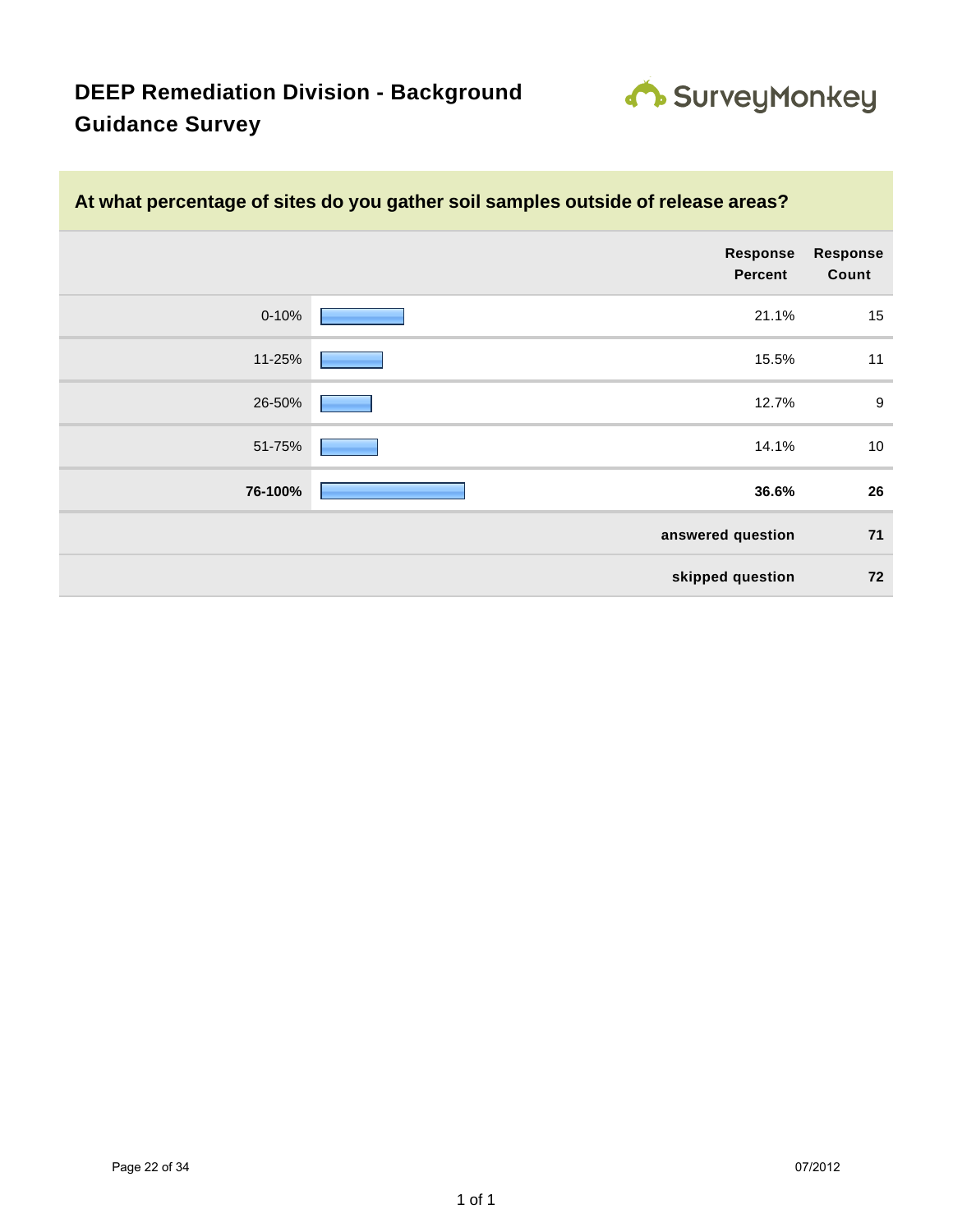

**Has difficulty in determining background conditions caused delays in remediation and/or verification at sites you were involved with?**

| Response<br><b>Percent</b> |       | Response<br>Count |
|----------------------------|-------|-------------------|
| Yes                        | 62.0% | 44                |
| No                         | 38.0% | 27                |
| answered question          |       | 71                |
| skipped question           |       | 72                |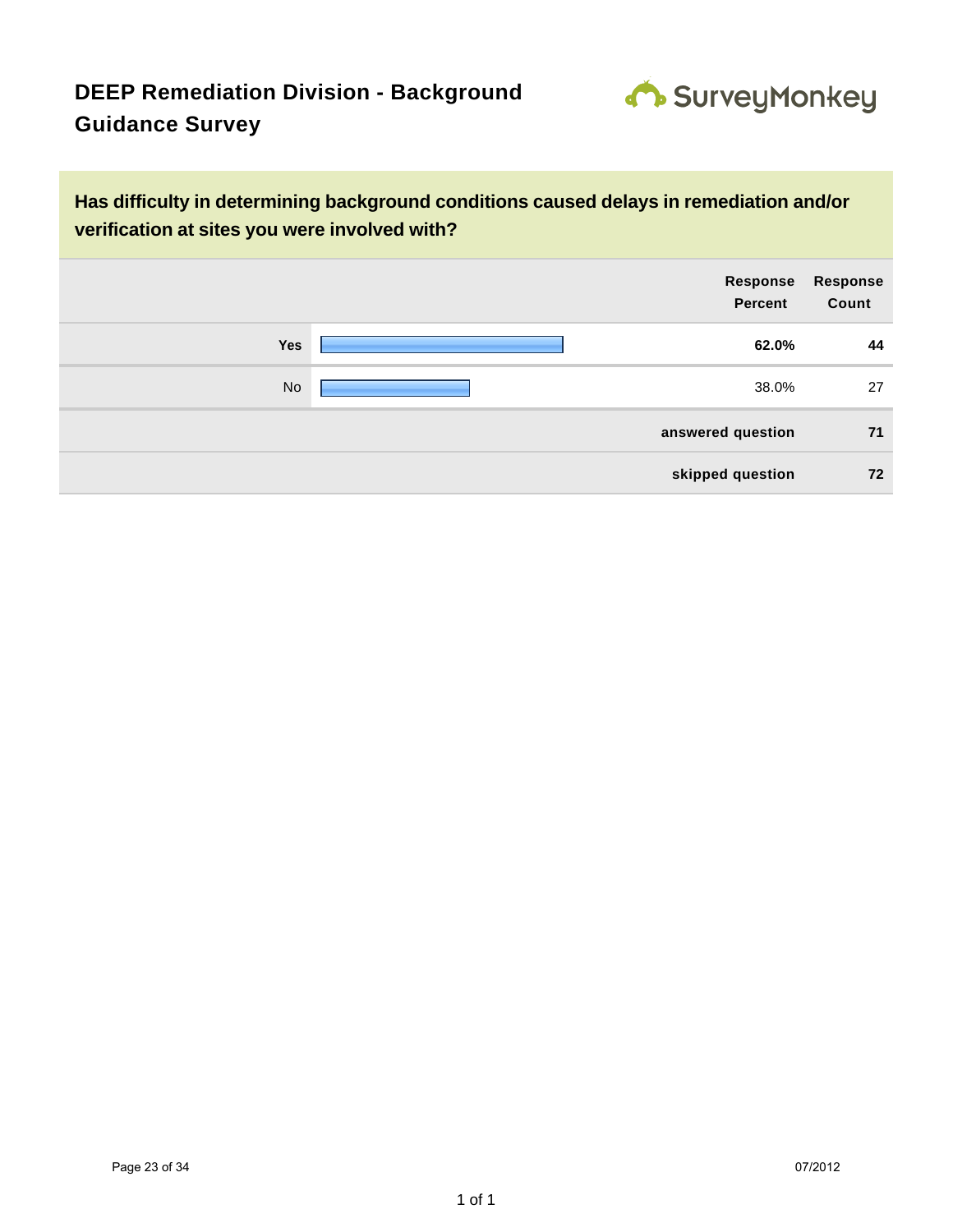

| If you answered yes to question 12, what was the cause of the delay? |                          |
|----------------------------------------------------------------------|--------------------------|
|                                                                      | <b>Response</b><br>Count |
|                                                                      | 34                       |
| answered question                                                    | 34                       |
| skipped question                                                     | 109                      |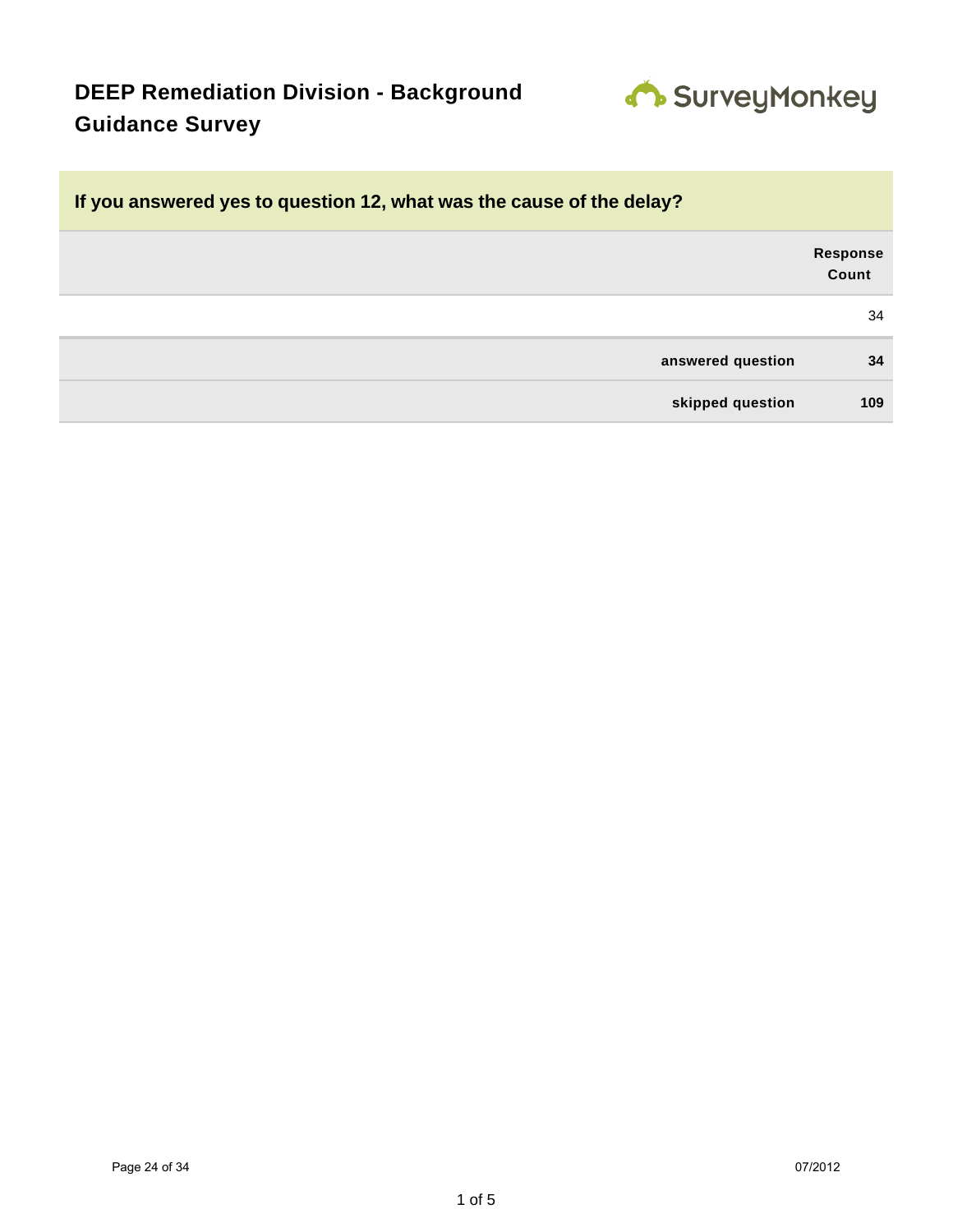| Page 2, Q1. If you answered yes to question 12, what was the cause of the delay? |                                                                                                                                                                                                                                                                 |                       |  |
|----------------------------------------------------------------------------------|-----------------------------------------------------------------------------------------------------------------------------------------------------------------------------------------------------------------------------------------------------------------|-----------------------|--|
| $\mathbf{1}$                                                                     | proving the negative, as always. Naturally occurring metals occur at different<br>concentrations, some over the standards. Widespread occurences of metals at<br>concentrations above criteria, yet clearly not tied to site operations, present<br>challenges. | May 10, 2012 2:46 PM  |  |
| $\overline{2}$                                                                   | even though the upgradient points were "Clean", the on-site concentrations are<br>believed to be due to background conditions.                                                                                                                                  | May 9, 2012 9:25 AM   |  |
| 3                                                                                | Elaborate studies of metals in background soil/groundwater have resulted in<br>follow-up soil sampling and long-term groundwater monitoring.                                                                                                                    | May 9, 2012 8:39 AM   |  |
| 4                                                                                | see comments above                                                                                                                                                                                                                                              | May 8, 2012 12:39 PM  |  |
| 5                                                                                | insufficient data                                                                                                                                                                                                                                               | May 8, 2012 10:52 AM  |  |
| $6\,$                                                                            | Having to go back to collect more background data even though the metal<br>concentrations were typical of natural soil in CT and even though it was obvious<br>that they were attributable to background conditions.                                            | May 7, 2012 9:31 AM   |  |
| $\overline{7}$                                                                   | No method to determine background for wetland sediments and urban fill<br>material.                                                                                                                                                                             | May 3, 2012 7:50 PM   |  |
| 8                                                                                | Regulators, clients reluctant to "prove" background conditions, limited \$ sources                                                                                                                                                                              | May 3, 2012 1:24 PM   |  |
| 9                                                                                | The very high burden of proof applied by DEEP staff to the question of whether a<br>level is background.                                                                                                                                                        | May 2, 2012 2:13 PM   |  |
| 10                                                                               | Impact was not found off site, yet chemicals of concern were never used on the<br>property.                                                                                                                                                                     | May 1, 2012 10:08 AM  |  |
| 11                                                                               | DEEP's unwillingness to accept the fact that low levels of metals can occur<br>naturally in soils and having to go out and collect random samples for metals<br>analysis, the results of which can be problematic if you happen to find lower<br>levels,        | Apr 30, 2012 12:45 PM |  |
| 12                                                                               | Unable to collect background samples or prove that the use of background is<br>approprate                                                                                                                                                                       | Apr 30, 2012 12:06 PM |  |
| 13                                                                               | 1. Convincing regulators that background conditions were adequately known or<br>had been sufficiently established. 2. Off-site access. 3. Inability to identify<br>suitable background sampling locations.                                                      | Apr 30, 2012 11:19 AM |  |
| 14                                                                               | Uncertainty of extent and whether impacts are due to release or natural or urban<br>fill.                                                                                                                                                                       | Apr 30, 2012 10:55 AM |  |
| 15                                                                               | Yes, delay that extended the investigation and delayed the remediaiton, again<br>typically metals in soil.                                                                                                                                                      | Apr 30, 2012 8:15 AM  |  |
| 16                                                                               | concerns about how much sampling was appropriate, extent of upgradient<br>source characterization                                                                                                                                                               | Apr 29, 2012 8:41 AM  |  |
| 17                                                                               | Caused the client to stall the project, no clear path. Also offsite property owners<br>usually do not want their property tested for fear of devaluation of their land.                                                                                         | Apr 27, 2012 2:36 PM  |  |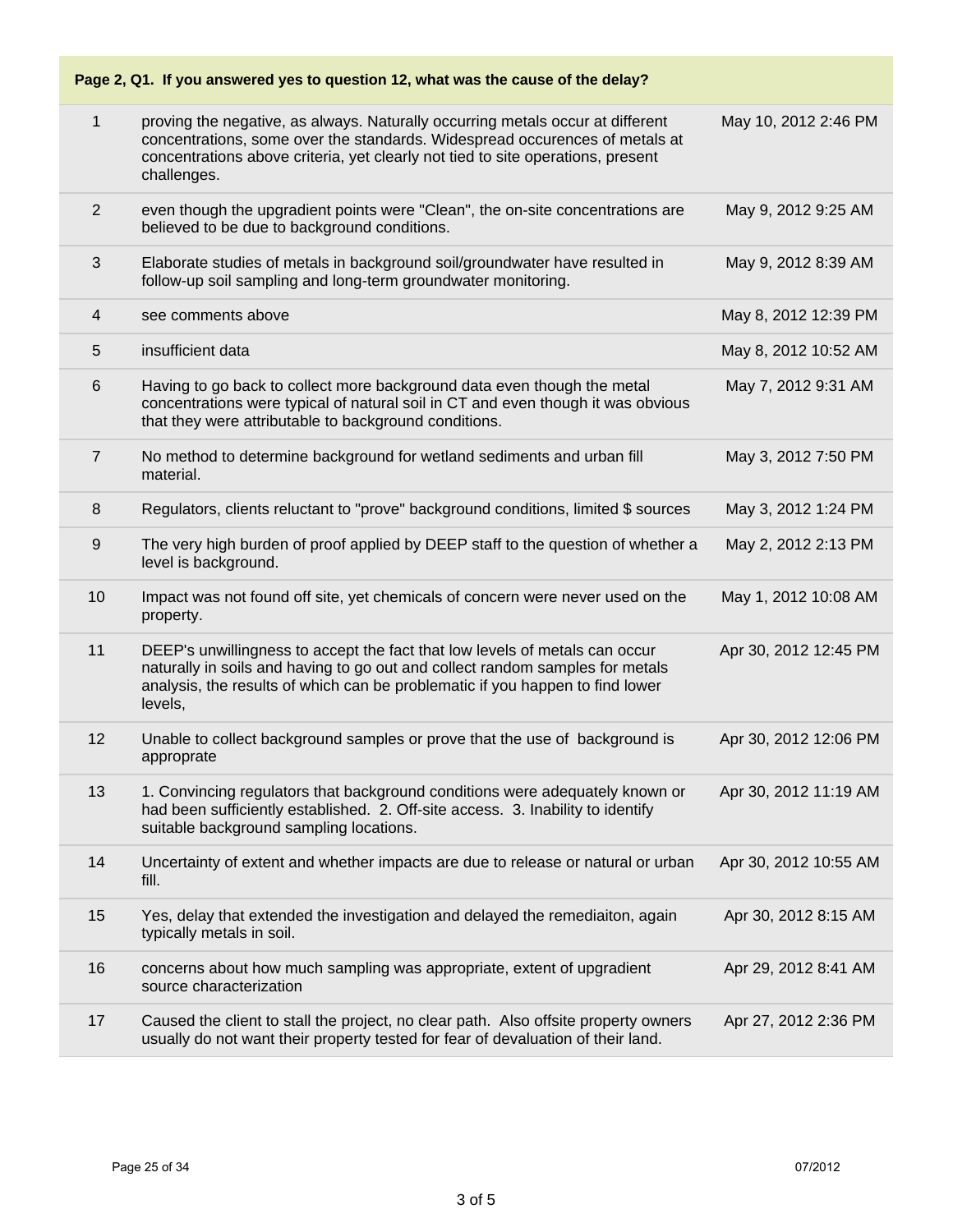| Page 2, Q1. If you answered yes to question 12, what was the cause of the delay? |                                                                                                                                                                                                                                                                                                                                                                                                                                                                                                                                                                                                                                                                              |                       |  |
|----------------------------------------------------------------------------------|------------------------------------------------------------------------------------------------------------------------------------------------------------------------------------------------------------------------------------------------------------------------------------------------------------------------------------------------------------------------------------------------------------------------------------------------------------------------------------------------------------------------------------------------------------------------------------------------------------------------------------------------------------------------------|-----------------------|--|
| 18                                                                               | parking lot AOCs, historic pesticide application AOCs                                                                                                                                                                                                                                                                                                                                                                                                                                                                                                                                                                                                                        | Apr 27, 2012 1:06 PM  |  |
| 19                                                                               | In historically/heavily urbanized/industrialized areas, obtaining a "background"<br>soil sample on site can be impossible. In the past we've used statistical methods<br>to determine what constitutes a release at these sites, but it's always a challange<br>to get timely review and approval from DEEP due to lack of trained staff. The<br>last approval took almost two years due to staff changes and a reluctance on<br>DEEPs part to devote the time and effort (the material was outside most DEEP<br>staff's area of expertise) required to review our submission.                                                                                               | Apr 27, 2012 11:47 AM |  |
| 20                                                                               | Time required to document the background condition                                                                                                                                                                                                                                                                                                                                                                                                                                                                                                                                                                                                                           | Apr 27, 2012 11:08 AM |  |
| 21                                                                               | It just adds another step in the written arguement and w/out any clear guidance<br>or recognition of naturally occurring background concentrations it is subject to<br>interpretation.                                                                                                                                                                                                                                                                                                                                                                                                                                                                                       | Apr 27, 2012 10:21 AM |  |
| 22                                                                               | Additional delay and expense required to collect additional data to "prove"<br>results are background instead of relying on a good CSM and a smaller<br>background data set.                                                                                                                                                                                                                                                                                                                                                                                                                                                                                                 | Apr 27, 2012 10:05 AM |  |
| 23                                                                               | an audit                                                                                                                                                                                                                                                                                                                                                                                                                                                                                                                                                                                                                                                                     | Apr 27, 2012 9:44 AM  |  |
| 24                                                                               | Lack of data.                                                                                                                                                                                                                                                                                                                                                                                                                                                                                                                                                                                                                                                                | Apr 27, 2012 9:36 AM  |  |
| 25                                                                               | Determining whether to treat as background or contamination                                                                                                                                                                                                                                                                                                                                                                                                                                                                                                                                                                                                                  | Apr 27, 2012 9:18 AM  |  |
| 26                                                                               | Having to gain access agreements to an off site location to sample soils to<br>determine background.                                                                                                                                                                                                                                                                                                                                                                                                                                                                                                                                                                         | Apr 27, 2012 9:01 AM  |  |
| 27                                                                               | Having to spend time and money collecting soil samples for chromium when the<br>concentrations were low and obviously not from a release. DEEP forced the<br>collection of more samples because samples for chromium were not obtained<br>outside of the possible, and extremely minor, chromium release area. Common<br>sense and a little knowledge of typical chromium concentrations in CT would<br>have been enough to show that the detections were clearly background (which is<br>what the \$3,000 in more testing showed anyway).                                                                                                                                   | Apr 27, 2012 8:09 AM  |  |
| 28                                                                               | Coming to agreement with regulators on what background and/or up gradient<br>conditions are                                                                                                                                                                                                                                                                                                                                                                                                                                                                                                                                                                                  | Apr 27, 2012 7:55 AM  |  |
| 29                                                                               | Primarly metals in GW                                                                                                                                                                                                                                                                                                                                                                                                                                                                                                                                                                                                                                                        | Apr 27, 2012 7:52 AM  |  |
| 30                                                                               | The need to assert validity of alternatives to the simplistic and unduly restrictive<br>prescription of the current RSR treatment of background.                                                                                                                                                                                                                                                                                                                                                                                                                                                                                                                             | Apr 26, 2012 6:36 PM  |  |
| 31                                                                               | A typical example would be soil at the up- or cross-gradient property boundary of<br>a service station site, removed from any release area, and possibly<br>contaminated with metals or PAH, but with no known or identifiable source (likely<br>urban fill soil). Since the upgradient policy cannot be used with soil, and<br>applicable RSR soil criteria are exceeded, some remedial effort (physical or<br>administrative) is required, when, in objective reality, it should not be because<br>the soil conditions are likely over a wider area and are the "prevailing conditions"<br>and should be considered background at the site. Untold billions of dollars are | Apr 26, 2012 6:10 PM  |  |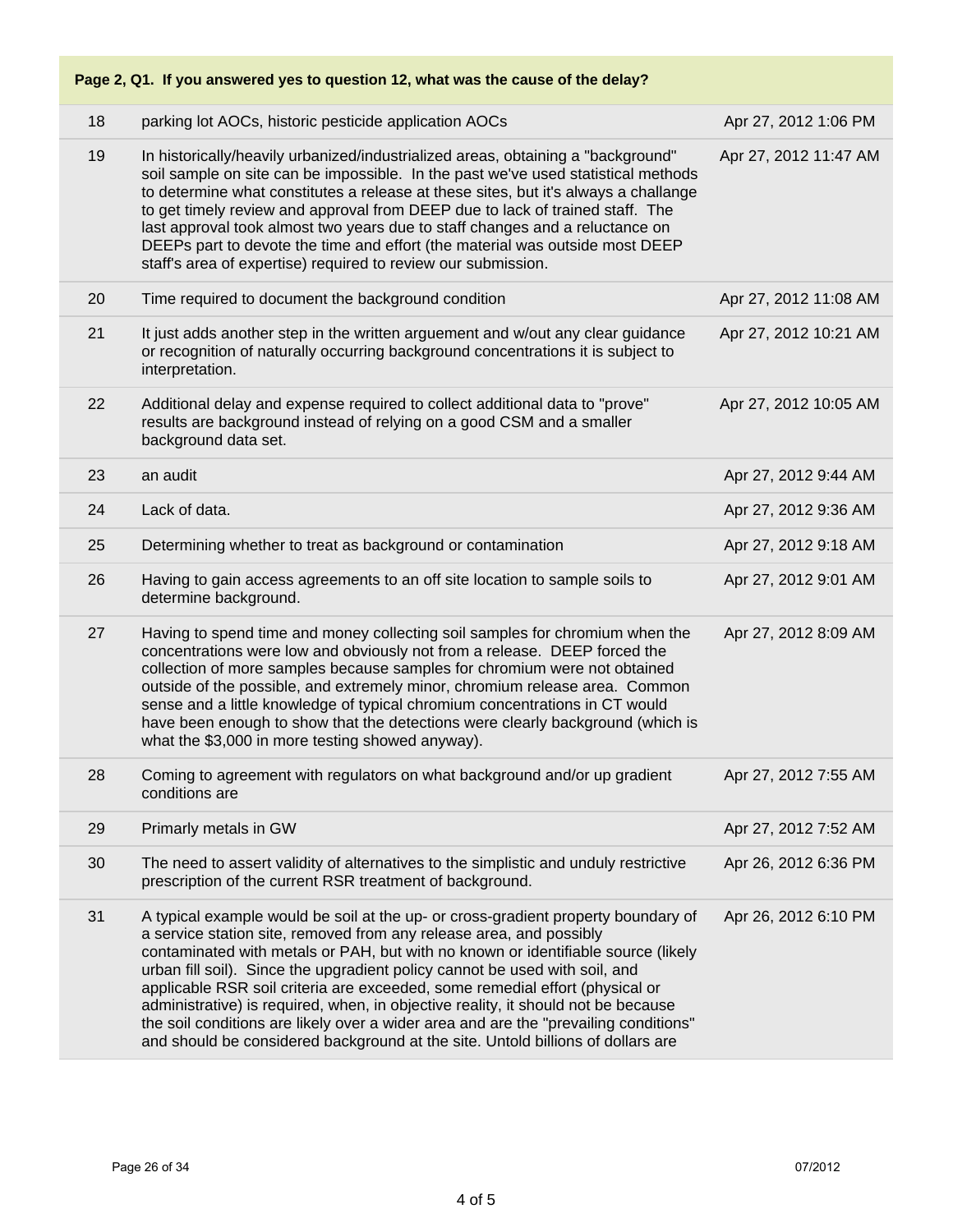| Page 2, Q1. If you answered yes to question 12, what was the cause of the delay? |                                                                                                                                                                                                             |                      |  |
|----------------------------------------------------------------------------------|-------------------------------------------------------------------------------------------------------------------------------------------------------------------------------------------------------------|----------------------|--|
|                                                                                  | being spent annually making soil at gas stations and dry cleaners safe for<br>children to eat while other environmental issues go unfunded. It is not an<br>efficient or effective allocation of resources. |                      |  |
| 32                                                                               | uncertainty re naturally occurring vs. human-influenced                                                                                                                                                     | Apr 26, 2012 5:42 PM |  |
| 33                                                                               | Note that for question 4; I checked an answer just because I could not submit<br>this survey. As I mentioned before, I do not reccomend that CTDEEP provide<br>guidance.                                    | Apr 26, 2012 5:27 PM |  |
| 34                                                                               | <b>DEEP</b>                                                                                                                                                                                                 | Apr 26, 2012 5:15 PM |  |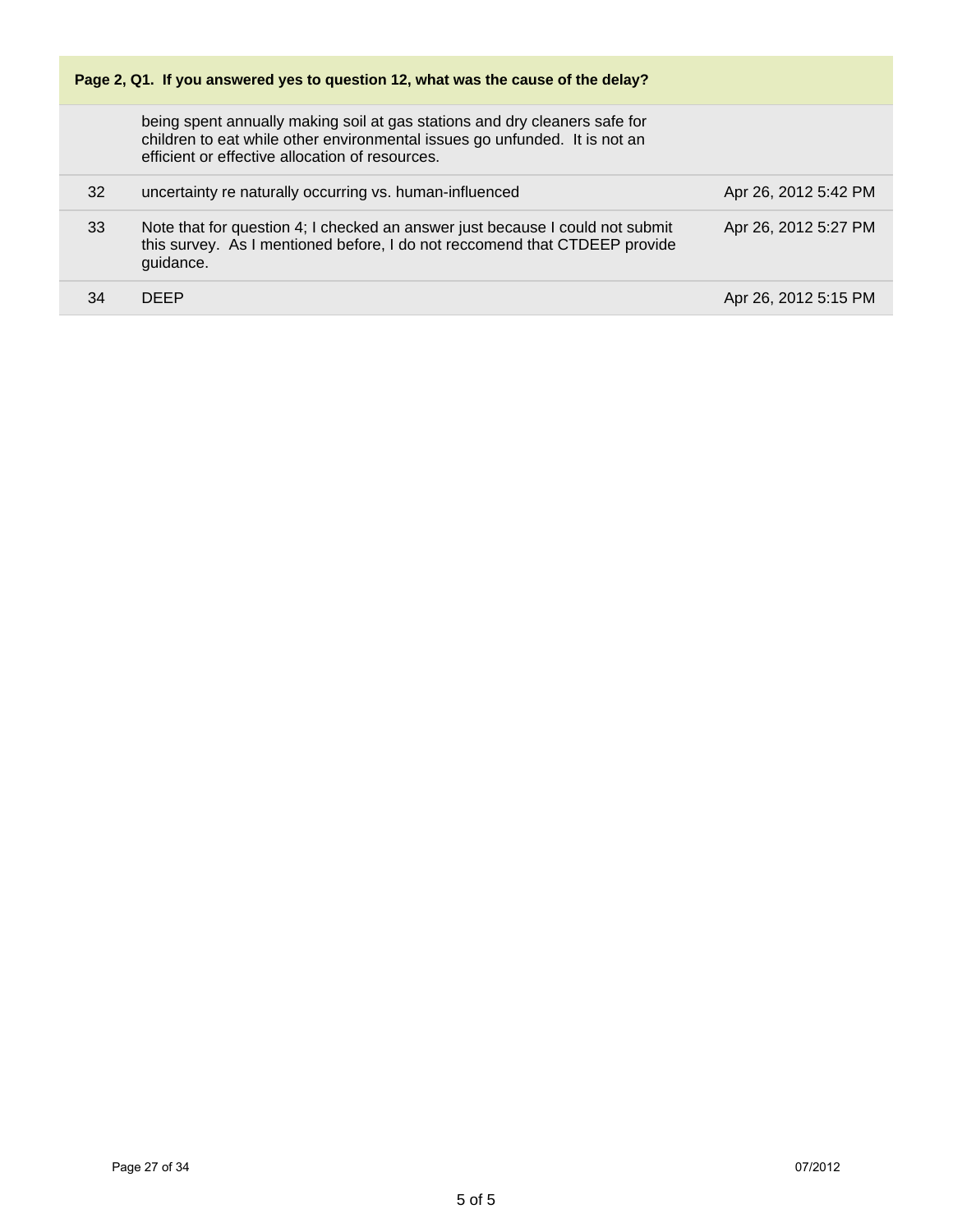

| What have been the most challenging aspects of determining and cleaning up to<br>background conditions? |                          |  |
|---------------------------------------------------------------------------------------------------------|--------------------------|--|
|                                                                                                         | <b>Response</b><br>Count |  |
|                                                                                                         | 46                       |  |
| answered question                                                                                       | 46                       |  |
| skipped question                                                                                        | 97                       |  |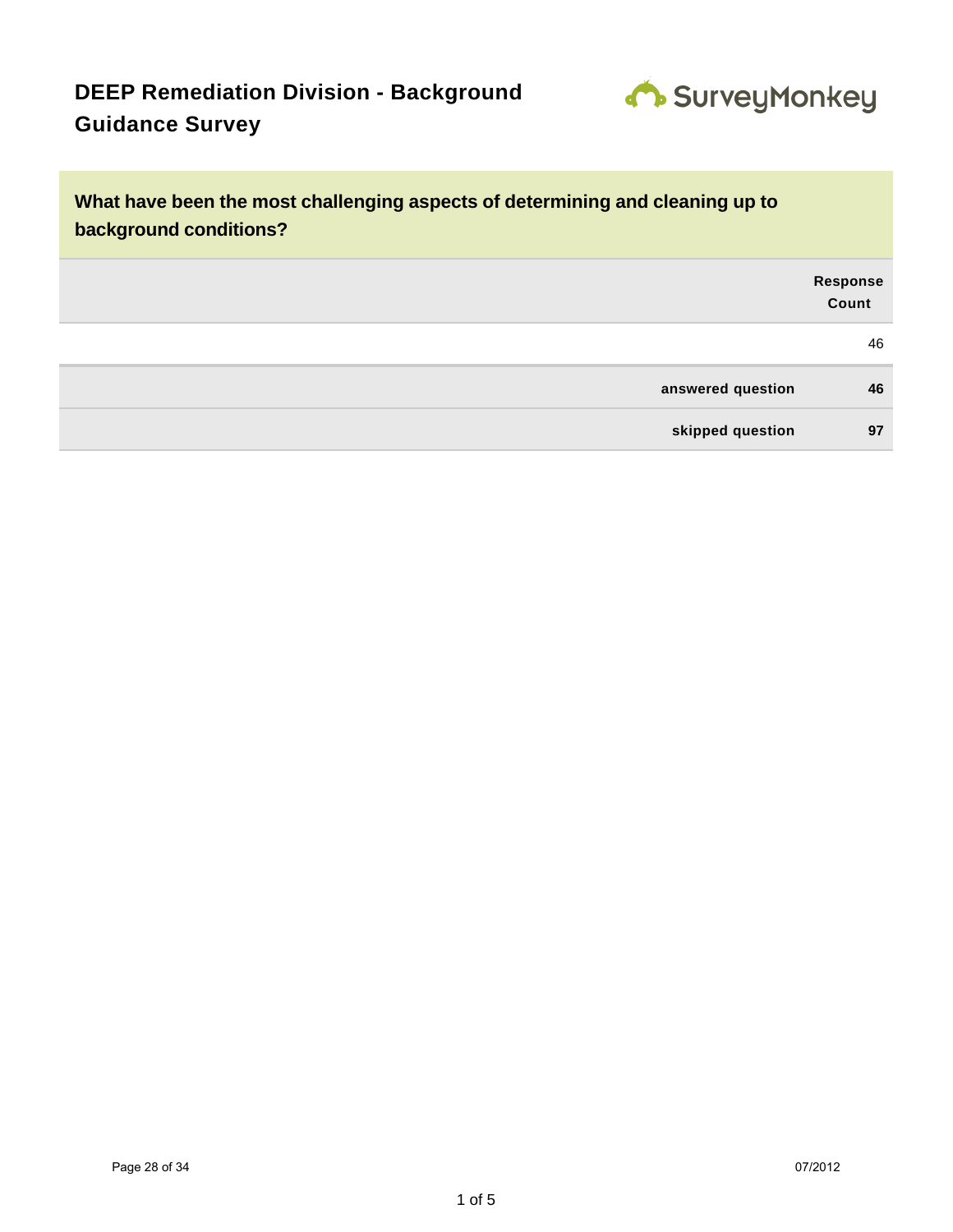| Page 2, Q1. What have been the most challenging aspects of determining and cleaning up to background<br>conditions? |                                                                                                                                                                                                                                                                                                                                                                                                                                                                                                                                            |                       |  |
|---------------------------------------------------------------------------------------------------------------------|--------------------------------------------------------------------------------------------------------------------------------------------------------------------------------------------------------------------------------------------------------------------------------------------------------------------------------------------------------------------------------------------------------------------------------------------------------------------------------------------------------------------------------------------|-----------------------|--|
| $\mathbf{1}$                                                                                                        | Collecting information on natural substances versus anthropogenic. I had<br>trouble finding information on natural sources of phosporous/phosphate for a site<br>where phosphate was used to clean laboratory glassware.                                                                                                                                                                                                                                                                                                                   | May 29, 2012 5:04 PM  |  |
| 2                                                                                                                   | arsenic                                                                                                                                                                                                                                                                                                                                                                                                                                                                                                                                    | May 9, 2012 9:25 AM   |  |
| $\mathfrak{B}$                                                                                                      | 1-determining samples are outside of a release area, but still containing COCs 2-<br>large number of samples required 3-stakeholder buy-in of the necessity for a<br>scietific study to prove a negative.                                                                                                                                                                                                                                                                                                                                  | May 9, 2012 8:39 AM   |  |
| 4                                                                                                                   | no longer necessarily an LEP-only decisionDEEP review and approval delays<br>process                                                                                                                                                                                                                                                                                                                                                                                                                                                       | May 8, 2012 12:39 PM  |  |
| $\sqrt{5}$                                                                                                          | what really is background.                                                                                                                                                                                                                                                                                                                                                                                                                                                                                                                 | May 8, 2012 10:52 AM  |  |
| $6\phantom{1}6$                                                                                                     | 1) The RSR criteria for some compounds (i.e., arsenic) are lower than some<br>naturally occurring levels, which has actually resulted in some very large costly<br>cleanups. 2) Everyone seems afraid to test for PAHs because they are nearly<br>everywhere in developed areas of the state and yet the RSR criteria for them are<br>extremely low and can be difficult to address without active remediation (which<br>encourages more development of green fields).                                                                     | May 7, 2012 9:31 AM   |  |
| $\overline{7}$                                                                                                      | Need for statistical methodology DEEP would accept as well as 13 above.                                                                                                                                                                                                                                                                                                                                                                                                                                                                    | May 3, 2012 7:50 PM   |  |
| 8                                                                                                                   | Having all project stakeholders agree to what this is early on in the process.                                                                                                                                                                                                                                                                                                                                                                                                                                                             | May 3, 2012 1:24 PM   |  |
| 9                                                                                                                   | reaching agreement with DEEP staff regarding whether a condition is, in fact,<br>background.                                                                                                                                                                                                                                                                                                                                                                                                                                               | May 2, 2012 2:13 PM   |  |
| 10                                                                                                                  | meeting background levels                                                                                                                                                                                                                                                                                                                                                                                                                                                                                                                  | May 1, 2012 2:55 PM   |  |
| 11                                                                                                                  | Widespread metals impacts to soil.                                                                                                                                                                                                                                                                                                                                                                                                                                                                                                         | May 1, 2012 10:08 AM  |  |
| 12                                                                                                                  | The concentrations of metals inherent in soils depends on the native rock and<br>sediments from which the soil was derived. It will also vary with soil type, origin<br>of soil (i.e., clean fill), depth of soil, and many other factors. Establishing one<br>"background" concentration that becomes the yardstick by which to determine if<br>other detections are background or not is difficult. There may, in fact, but<br>multiple concentrations on any site that could concievably come up as your<br>"background" concentration. | Apr 30, 2012 12:45 PM |  |
| 13                                                                                                                  | Determining background conditions is not all that challenging. Cleaning up to<br>background conditions is nearly impossible (by definition).                                                                                                                                                                                                                                                                                                                                                                                               | Apr 30, 2012 11:19 AM |  |
| 14                                                                                                                  | LNAPL coming onto site, cannot be addressed on-site without making the<br>situation worse by pulling more material toward you. Not having data from the<br>upgradient side to confirm the conclusion that it is an offsite source.                                                                                                                                                                                                                                                                                                         | Apr 30, 2012 10:55 AM |  |
| 15                                                                                                                  | Whether DEEP would approve my analysis for background conditions                                                                                                                                                                                                                                                                                                                                                                                                                                                                           | Apr 30, 2012 8:37 AM  |  |
| 16                                                                                                                  | Determining background would be elevated metals that are well below the<br>established RSRs, yet a soil sample or two have sightly elevated concentrations<br>of metals.                                                                                                                                                                                                                                                                                                                                                                   | Apr 30, 2012 8:15 AM  |  |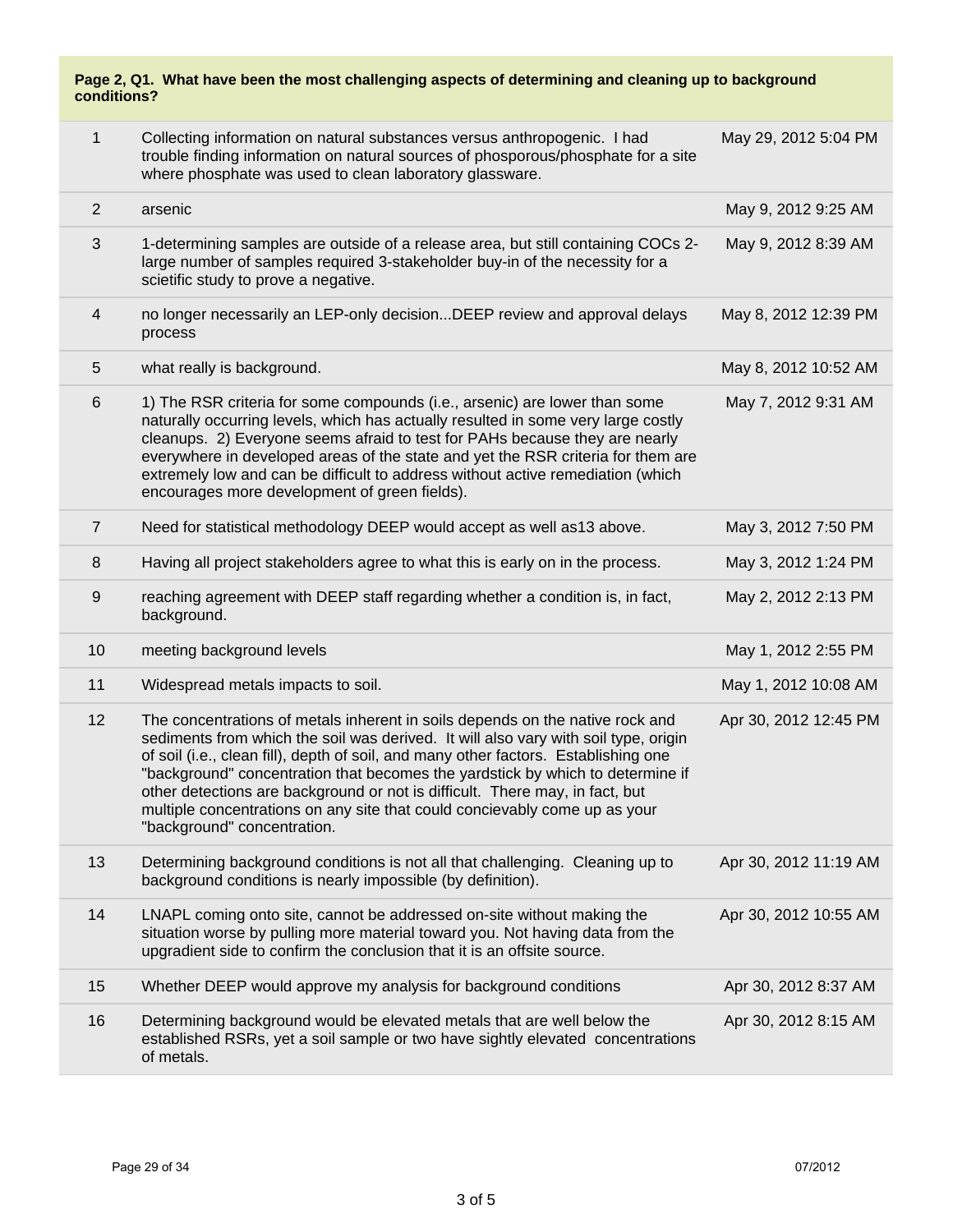#### **Page 2, Q1. What have been the most challenging aspects of determining and cleaning up to background conditions?**

| 17 | commingled plumes, proving naturally occuring conditions, using alternative<br>groundwater approaches for PMC exceedances                                                                                                                                                                     | Apr 29, 2012 8:41 AM  |
|----|-----------------------------------------------------------------------------------------------------------------------------------------------------------------------------------------------------------------------------------------------------------------------------------------------|-----------------------|
| 18 | Financial                                                                                                                                                                                                                                                                                     | Apr 27, 2012 2:36 PM  |
| 19 | off-site data                                                                                                                                                                                                                                                                                 | Apr 27, 2012 1:06 PM  |
| 20 | Lack of guidance on how the agency would prefer that one calculate<br>background, and the inability to identify areas on site which are both unimpacted<br>by any on-site releases, as well as unimpacted by regional factors.                                                                | Apr 27, 2012 11:47 AM |
| 21 | discrimination of background for a release in an area of fill soil                                                                                                                                                                                                                            | Apr 27, 2012 11:37 AM |
| 22 | <b>Convincing DEEP</b>                                                                                                                                                                                                                                                                        | Apr 27, 2012 11:08 AM |
| 23 | Metals and PAHs                                                                                                                                                                                                                                                                               | Apr 27, 2012 10:21 AM |
| 24 | Proving to the CTDEEP your logic in defining background                                                                                                                                                                                                                                       | Apr 27, 2012 10:08 AM |
| 25 | The background concentrations are too low or affected by non-release factors<br>and there is no ability to conduct risk assessment                                                                                                                                                            | Apr 27, 2012 10:06 AM |
| 26 | Lack of acceptable and generally accepted proceedures for assessing<br>background. Use of 20 as a threshold for sample size when smaller sample<br>sizes can still be statistically robust. Lack of understanding that the 95% UCL is<br>a tool to help describe a sample set's distribution. | Apr 27, 2012 10:05 AM |
| 27 | VOCs in groundwater in a GA.                                                                                                                                                                                                                                                                  | Apr 27, 2012 9:44 AM  |
|    |                                                                                                                                                                                                                                                                                               |                       |
| 28 | Clarity, certainty                                                                                                                                                                                                                                                                            | Apr 27, 2012 9:38 AM  |
| 29 | I think the guidance documents, if brief, would be useful in providing the DEEP<br>and consultant a basis for working with each other, so that each party new the<br>other's expecations.                                                                                                     | Apr 27, 2012 9:36 AM  |
| 30 | When background exceeds the criteria                                                                                                                                                                                                                                                          | Apr 27, 2012 9:18 AM  |
| 31 | Metals are naturally occuring and therefore it seems a waste of resources to<br>collect a large number of samples to document naturally occuring compounds<br>when detected at low concentrations.                                                                                            | Apr 27, 2012 9:09 AM  |
| 32 | Determining background for metals in soil.                                                                                                                                                                                                                                                    | Apr 27, 2012 9:01 AM  |
| 33 | cost and technical impractibility                                                                                                                                                                                                                                                             | Apr 27, 2012 8:09 AM  |
| 34 | ensuring that samples used to establish background truly are representative of<br>background                                                                                                                                                                                                  | Apr 27, 2012 8:09 AM  |
| 35 | Consistency among CTDEEP regulators. I wish the policies were spelled out so<br>I would know where I stand without laborious negotiations or educating regulator<br>about fate and transport of individual compounds, ie, mobility or lack thereof.                                           | Apr 27, 2012 7:55 AM  |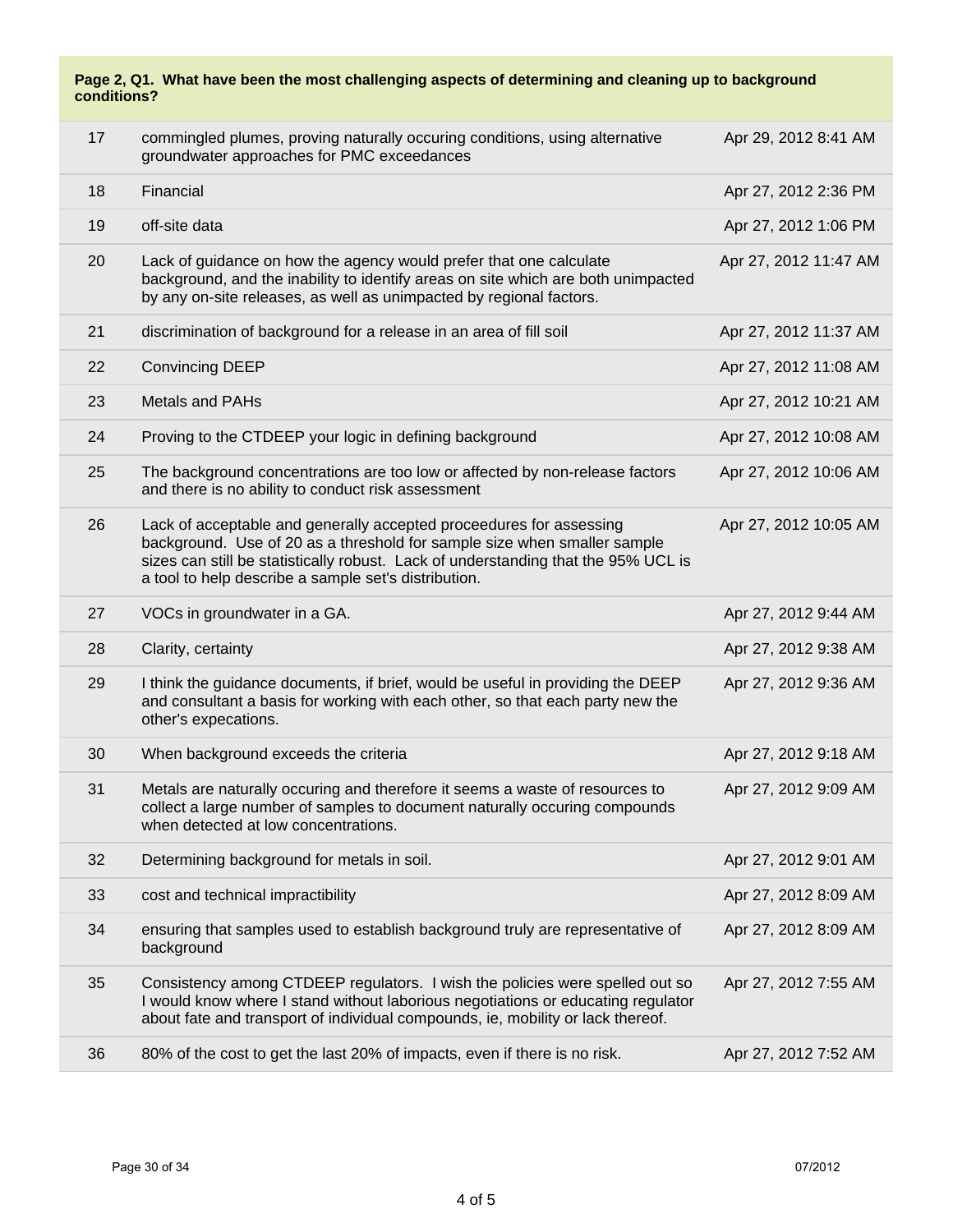#### **Page 2, Q1. What have been the most challenging aspects of determining and cleaning up to background conditions?**

| 37 | evaluating data ranges for bkg samples vs. release area where there is<br>significant data spread.                                                                             | Apr 27, 2012 6:45 AM |
|----|--------------------------------------------------------------------------------------------------------------------------------------------------------------------------------|----------------------|
| 38 | N/A                                                                                                                                                                            | Apr 26, 2012 7:38 PM |
| 39 | Are my results really background? Why do background results vary so much?<br>My clients don't understand what background is.                                                   | Apr 26, 2012 7:04 PM |
| 40 | Overcoming the simplistic and unduly restrictive prescription of the current RSR<br>treatment of background                                                                    | Apr 26, 2012 6:36 PM |
| 41 | Identifying the methods and process acceptable to DEEP to develop background<br>concentrations                                                                                 | Apr 26, 2012 6:14 PM |
| 42 | 1. Getting access to adjacent properties to collect soil and groundwater samples;<br>2. getting data that DEEP will agree is "background" and not "any other release<br>area". | Apr 26, 2012 6:10 PM |
| 43 | Establishment of stakeholder agreement on background concentrations (or<br>ranges of concentrations)                                                                           | Apr 26, 2012 5:42 PM |
| 44 | metals, also naturally occurring ETPH in soil                                                                                                                                  | Apr 26, 2012 5:42 PM |
| 45 | Proving that variations in naturally occurring metals are natural variations, rather<br>than due to a release.                                                                 | Apr 26, 2012 5:36 PM |
| 46 | It is often unrealistic to reach in GA areas when you are dealing with lingering<br><b>VOCs</b>                                                                                | Apr 26, 2012 5:27 PM |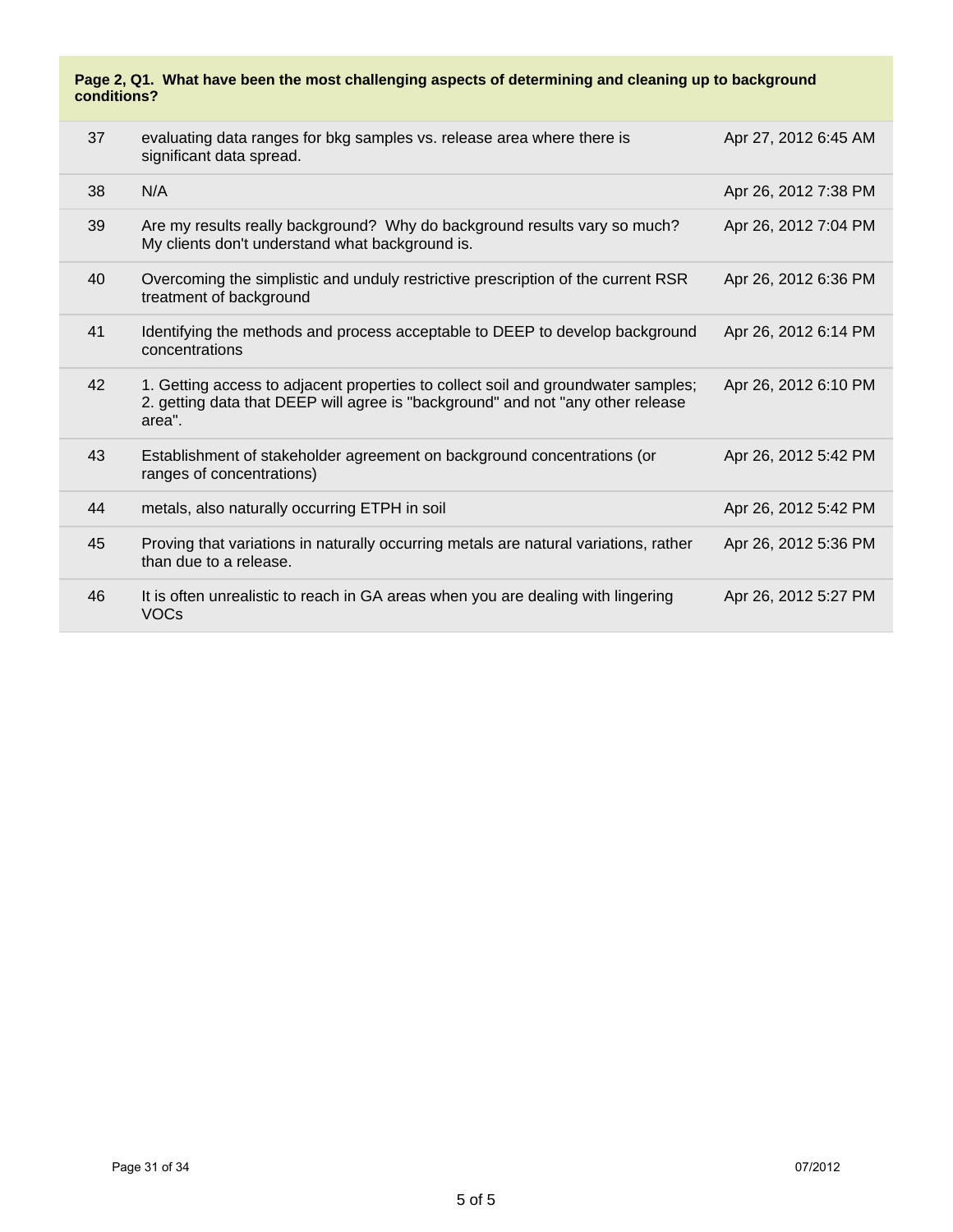

**What existing literature / guidance documents (not including DEEP's) on background do you find useful?**

|                   | Response<br>Count |
|-------------------|-------------------|
|                   | 36                |
| answered question | 36                |
| skipped question  | 107               |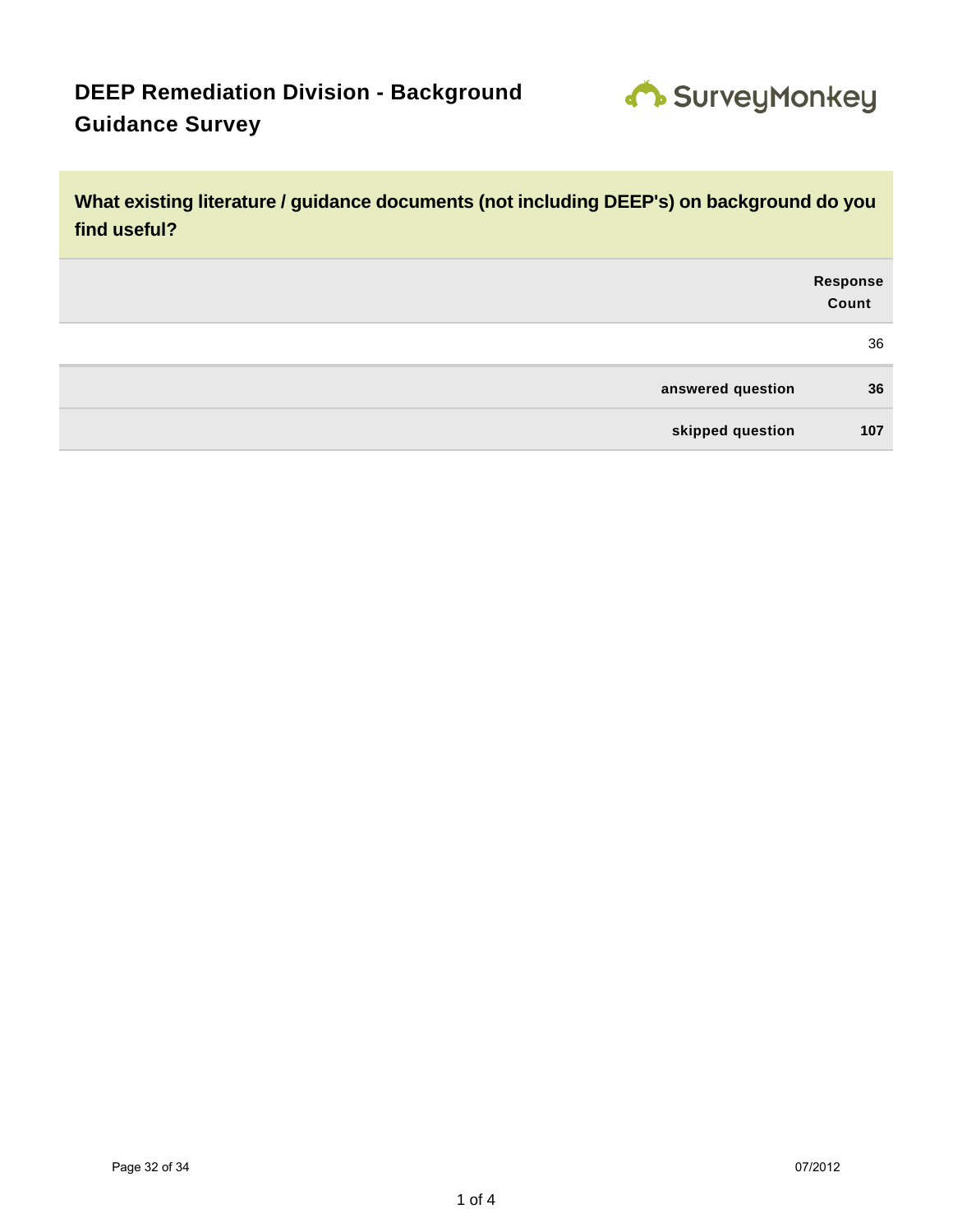#### **Page 2, Q1. What existing literature / guidance documents (not including DEEP's) on background do you find useful?**

| $\mathbf{1}$   | EPA when I can find them.                                                                                                                                                         | May 29, 2012 5:04 PM  |
|----------------|-----------------------------------------------------------------------------------------------------------------------------------------------------------------------------------|-----------------------|
| $\overline{2}$ | USGS mapping info.                                                                                                                                                                | May 9, 2012 9:25 AM   |
| 3              | CA                                                                                                                                                                                | May 9, 2012 8:39 AM   |
| 4              | <b>LSPA</b>                                                                                                                                                                       | May 8, 2012 10:52 AM  |
| 5              | The Connecticut DEEP does not typically allow reliance on the literature without<br>site-specific sampling.                                                                       | May 7, 2012 9:31 AM   |
| 6              | none                                                                                                                                                                              | May 3, 2012 7:50 PM   |
| $\overline{7}$ | What does it matter if DEEP doesn't endorse it? It's a so what.                                                                                                                   | May 3, 2012 1:24 PM   |
| 8              | The MA DEP has published reports on background concentrations of metals and<br>PAHs in urban settings and they have established certain background ranges for<br>many substances. | Apr 30, 2012 12:45 PM |
| $9\,$          | ??                                                                                                                                                                                | Apr 30, 2012 11:19 AM |
| 10             | unknown, DEEP does not accept general regional ranges for parameters,<br>therefore have not persued.                                                                              | Apr 30, 2012 10:55 AM |
| 11             | Have used various risk based documents as reference to establish background<br>to use for discussion in reports.                                                                  | Apr 30, 2012 8:15 AM  |
| 12             | USGS, MA, USEPA                                                                                                                                                                   | Apr 29, 2012 8:41 AM  |
| 13             | USEPA, other state agencies                                                                                                                                                       | Apr 27, 2012 5:40 PM  |
| 14             | I usually only follow DEEP's as that is what applies in most of my sites.                                                                                                         | Apr 27, 2012 2:36 PM  |
| 15             | Not much as CTDEEP does not accept most literature references; collecting<br>adjacent site data from CTDEEP file room is useful.                                                  | Apr 27, 2012 1:06 PM  |
| 16             | DoD (Navy) has an extensive guidance on background determination                                                                                                                  | Apr 27, 2012 11:37 AM |
| 17             | EPA - Trace Chemical Content of Natural Soils MADEP - [Technical Update]<br>Background Levels of Polycyclic Aromatic Hydrocarbons and Metals in Soil<br>(1992).                   | Apr 27, 2012 10:21 AM |
| 18             | USGS Professional Parer 1270, Elemental Concentrations in Soil1984<br>NYSDEC background soil values                                                                               | Apr 27, 2012 10:08 AM |
| 19             | <b>IRIS MA MCP</b>                                                                                                                                                                | Apr 27, 2012 10:06 AM |
| 20             | EPA's ProUCL software package and guidance. "Statistical Methods for<br>Environmental Pollution Monitoring" by Richard O. Gilbert                                                 | Apr 27, 2012 10:05 AM |
| 21             | USGS, Sacklette and Boerngen (1984)                                                                                                                                               | Apr 27, 2012 9:44 AM  |
| 22             | NYDEC, MADEP                                                                                                                                                                      | Apr 27, 2012 9:38 AM  |